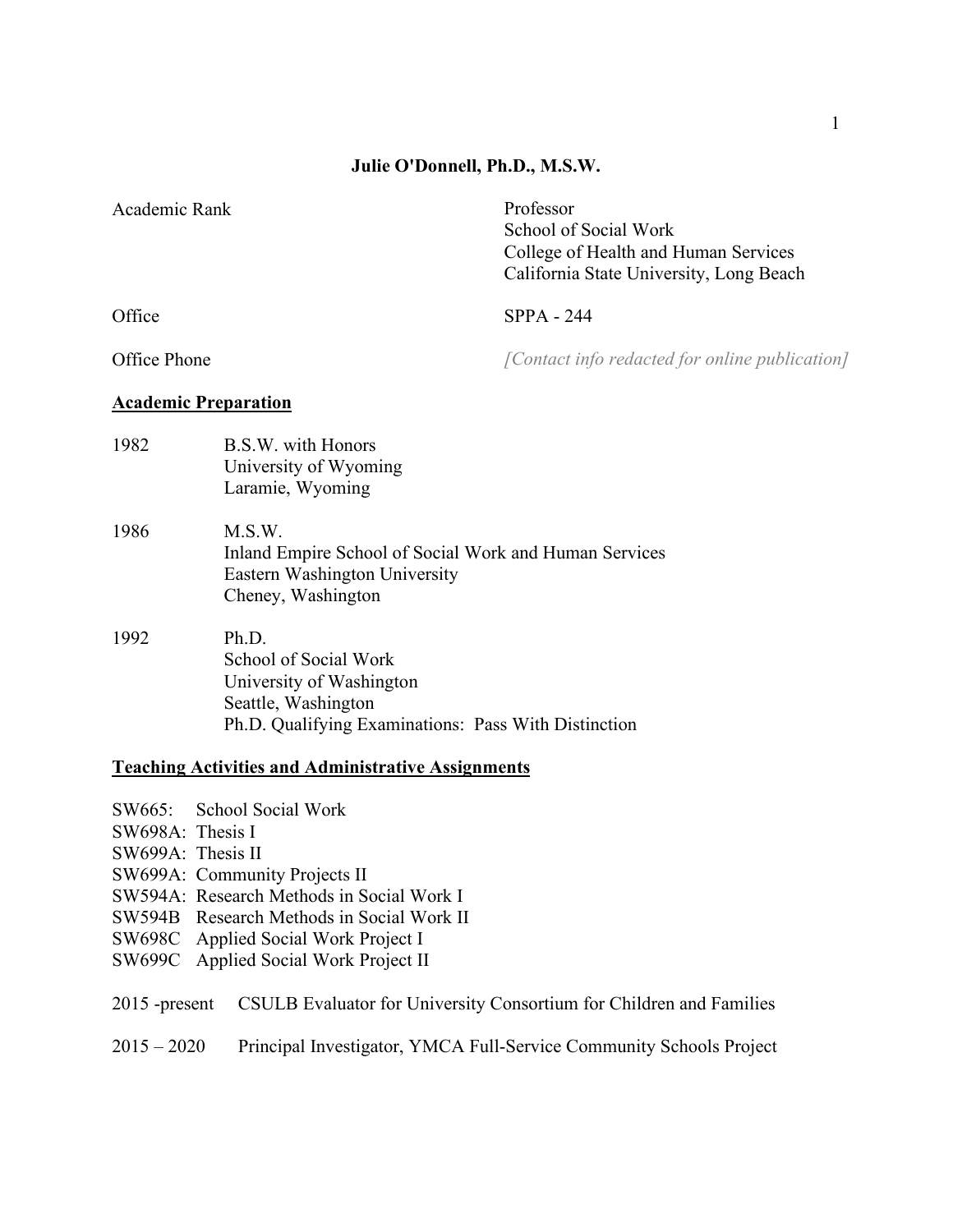| 1992-2015     | Director of Research, CSULB Child Welfare Training Centre                                                       |
|---------------|-----------------------------------------------------------------------------------------------------------------|
| 1993-1996     | Director and Evaluator, CSULB site of the National Center for Social Work and<br><b>Education Collaboration</b> |
| 1995-1996     | Director of Research, CALSWEC Project: Culturally Sensitive Risk<br>Assessment: An Ethnographic Approach        |
| 1995-1998     | Principal Investigator and Evaluator, W. K. Kellogg Interdisciplinary Training<br>Project                       |
| 1996          | Visiting Scholar, George Warren Brown School of Social Work<br>Washington University, St. Louis, MO             |
| 1996-2000     | Principal Investigator, Long Beach Juvenile Crime Prevention Project                                            |
| 1996-1997     | Principal Investigator, State of California Office of Child Abuse Prevention                                    |
| 1997-1998     | Principal Investigator, Extended-Service Schools Planning Project                                               |
| 1998-2007     | Principal Investigator, Stevenson-YMCA Community School Grant                                                   |
| 1999          | Consultant, Communities Organizing Resources to Advance Learning<br>PrePlanning Grant                           |
| $2000 - 2001$ | Principal Investigator, Communities Mobilizing Resources to Advance<br>Learning Planning Grant                  |
| $2000 - 2006$ | Principal Investigator, IUC Study on MSW Retention at L.A. County DCFS.                                         |
| $2001 - 2005$ | Principal Investigator, Communities Mobilizing Resources to Advance<br>Learning Family Involvement Project      |
| $2001 - 2016$ | Principal Investigator, YMCA High School and Middle School Youth Institute<br>Evaluation                        |
| $2008 - 2009$ | Principal Investigator, Afterschool University Evaluation                                                       |
| $2008 - 2013$ | Principal Investigator, Change Agent Productions Evaluation                                                     |
| $2008 - 2014$ | Principal Investigator, YMCA Family Involvement Project Evaluation                                              |
|               |                                                                                                                 |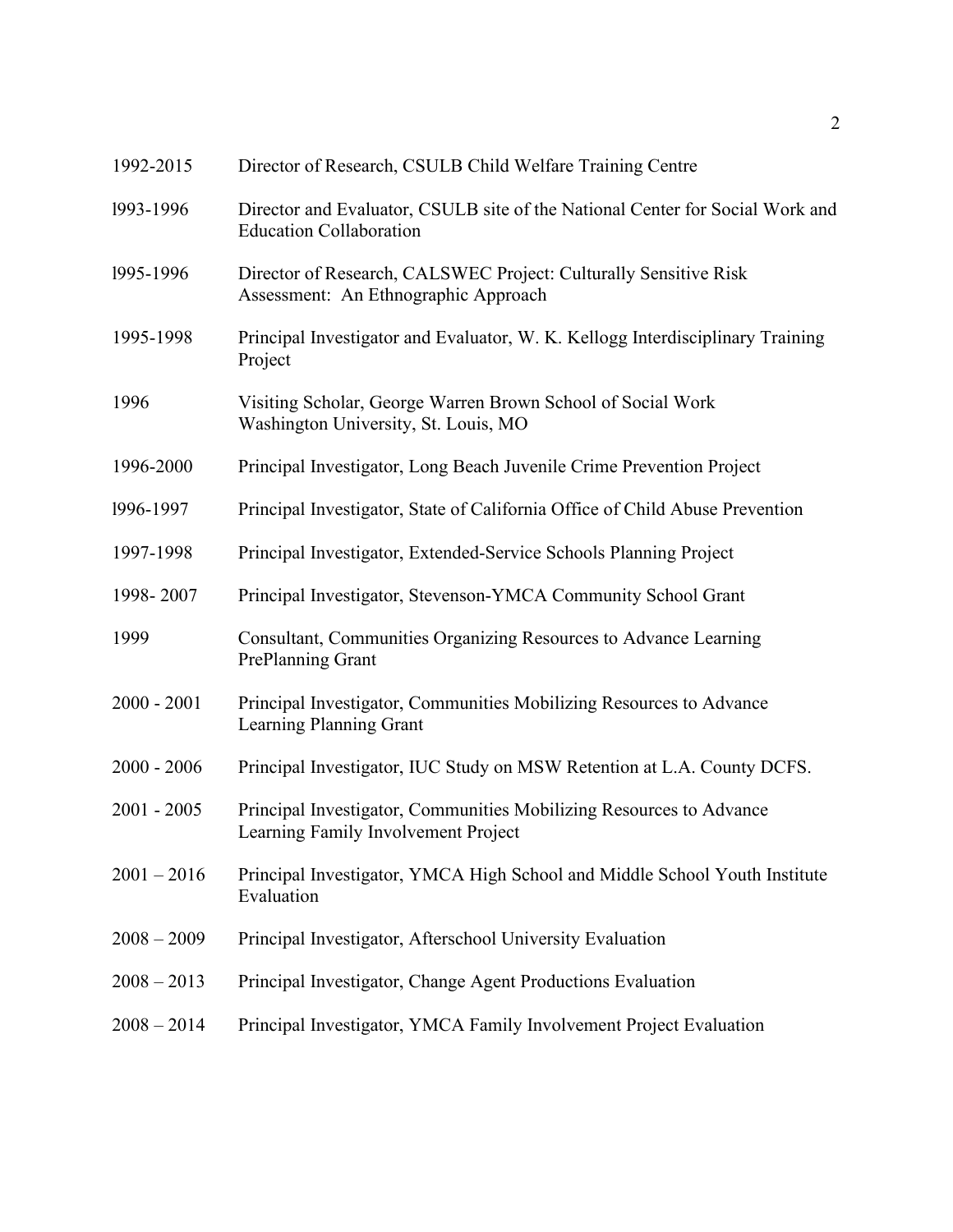| $2011 - 2013$ | Principal Investigator, YMCA College Readiness Program Evaluation |
|---------------|-------------------------------------------------------------------|
| $2011 - 2012$ | Principal Investigator, Internet Safety Training Evaluation       |

# 2013 – 2016 Principal Investigator, Youth Institute Replication Project Evaluation

# **Scholarly and Creative Activities**

- Hawkins, J. D., Catalano, R. F., Morrison, D. M., O'Donnell, J., & Abbott, R. D. (1992). Seattle social development project: Effects of the first four years on protective factors and problem behaviors. In J. McCord & R. Tremblay (Eds.). *The interaction of theory and practice: Experimental studies in intervention* (pp. 139-160). New York: Guilford Publications, Inc.
- O'Donnell, J., Hawkins, J. D., & Abbott, R. D. (1995). Predicting serious delinquency and substance use among aggressive boys. *Journal of Consulting and Clinical Psychology, 63*(4), 529-537.
- O'Donnell, J., Hawkins, J. D., Catalano, R. F., Abbott, R. D., & Day, L. E. (l995). Preventing school failure, drug use, and delinquency among low-income children: Long-term intervention in elementary schools. *American Journal of Orthopsychiatry, 65*(1), 87-100.
- O'Donnell, J., Ferreira, J., & Malin, M. (1997). Collaboration between youth and adults in a support group for gay and lesbian youth. *Journal of Gay and Lesbian Social Services.*
- O'Donnell, J., Michalak, E. A., & Ames, E. B. (1997). Inner-city youth helping children: Promoting bonding and reducing risk in after-school programs. *Social Work in Education*.
- O'Donnell, J., Hawkins, J. D., Catalano, R. F., Abbott, R. D., & Day, L. E. (Spring, l997). Seattle social development project: Preventing school failure, drug use, and delinquency among low-income youth. *The Prevention Researcher*.
- O'Donnell, J., Ferreira, J., Hurtado, R., Ames, E., Floyd, R. E, & Sebren, L. M. (1998). Partners for change: Community residents and agencies. *The Journal of Sociology and Social Welfare*.
- O'Donnell, J., Michalak, E. A., & Ames, E. B. (1998). Inner-city youth helping children: Promoting bonding and reducing risk in after-school programs. In P. L. Ewalt, E. M. Freeman, & D. L. Poole (Eds.). *Community Building: Renewal, Well-Being and Shared Responsibility*. Washington D. C.: NASW Press.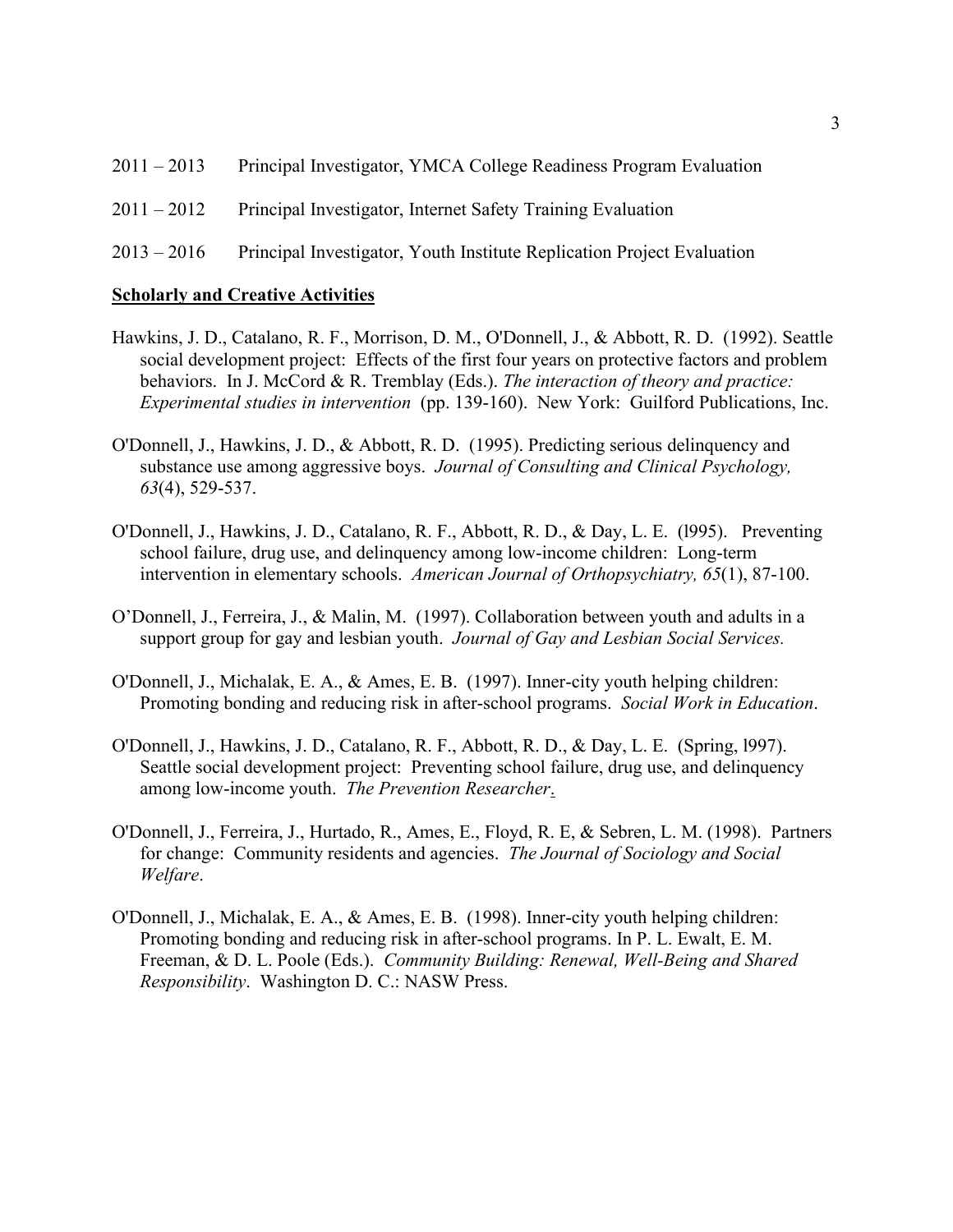- Abbott, R. D., O'Donnell, J., Hawkins, J. D., Hill, K. G., Kosterman, R., Catalano, R. F. (1998) Changing teaching practices to promote achievement and bonding to school. *The American Journal of Orthopsychiatry, 68*(4), 542-552.
- O'Donnell, J., & Giovannoni, J. M. (1999). Ethnic differences in service use, preferences, and service delivery aspects among consumers and potential consumers of family resource centers. *Journal of Multicultural Social Work,* 7(3/4), 1-18.
- O'Donnell, J., & Giovannoni, J. M. (2000). Consumer perceptions of outreach and marketing strategies for family resource centers. *Journal of Community Practice, 8*(2), 71 - 87.
- O'Donnell, J., & Giovannoni, J. M. (2006). Consumer perceptions of service delivery strategies for family resource centers. *Families in Society, 84*(3), 377 - 385.
- O'Donnell, J., & Regan, J. R. (2006). Promoting youth development and community involvement with technology: The Long Beach CORAL youth institute. *Journal of Technology for the Human Services, 24*(2/3), 55 - 82.
- Coe-Regan, J. R. & O'Donnell, J. (2006) Best practices for integrating technology and service learning in a youth development program. *The Journal for Evidence-Based Social Work, 84*(3), 377 - 385.
- O'Donnell, J., Kirkner, S. L. & Meyer-Adams, N. (Fall/Winter, 2008). Low-income consumers' perceptions of community school recruitment practices, desired services and outcomes. *The School Community Journal 18*(2), 147 – 164.
- O'Donnell, J & Kirkner, S. L. (2009). A longitudinal study of factors influencing the retention of Title IV-E MSWs in public child welfare. *Journal of Public Child Welfare, 3*(1), 64 – 86.
- O'Donnell, J. & Kirkner, S. L. (2009). Title IV-E Programs: Preparing MSW students for public child welfare practice. *The Journal of Teaching in Social Work (29),* 241 – 257.
- O'Donnell, J., Tan, P. P. & Kirkner, S. L. (2012). Youth perceptions of a technology-focused social enterprise. *Child and Adolescent Social Work Journal*.
- O'Donnell, J. & Kirkner, S. L. (2014). Effects of an out-of-school program on urban high school youth's academic performance. *Journal of Community Psychology*.
- O'Donnell, J. & Kirkner, S. L. (2014). The impact of a collaborative family involvement program on Latino families and children's educational performance. *School Community Journal*.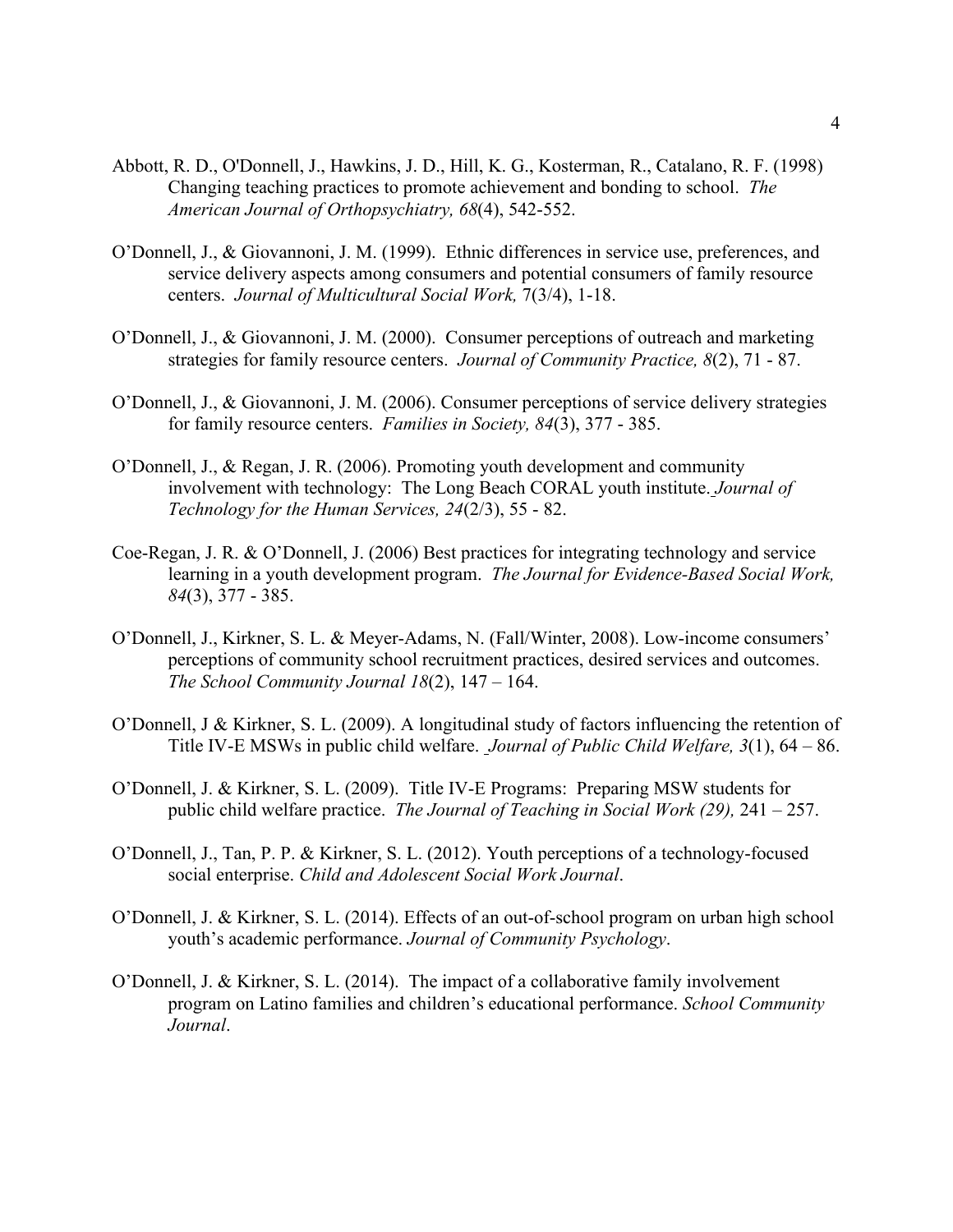- Gandarilla, M. & O'Donnell, J. (2014). Afterschool staff and mandated child maltreatment reporting. *Afterschool Matters*.
- O'Donnell, J. & Kirkner, S. L. (2016). A retrospective study of the ability the YMCA high school youth institute to assist low-income, urban youth in the transition to early adulthood. *Afterschool Matters.*
- Israel, K. & O'Donnell, J. (2016). Progress monitoring and data-based decision-making. In L. Villarreal Sosa, T. Cox & M. Alvarez (Eds.) *School Social Work: National Perspective on Practice in the Schools.* Oxford Press.

### Papers Delivered to Scholarly Organizations

- O'Donnell, J. (l992, November). A longitudinal study of risk and protective factors among boys at-risk by virtue of early aggressive behavior. Annual Meeting of the American Society of Criminology Meeting, New Orleans.
- O'Donnell, J., Peterson, P. L., Hawkins, J. D., Catalano, R.. F., & Abbott, R. (l993, October). Testing theory-based interventions: Changing classroom practices to promote social bonding. American Society of Criminology Annual Meeting, Phoenix, AZ.
- Goddard, K., Kellogg, B., O'Donnell, J., & Vogt, M. E. (1993, October). Collaboration for community: CSULB-LBUSD. 1992 Teaching and Learning Exchange, San Jose, CA.
- O'Donnell, J. (l993, November). Linking child protective services and the schools: Hopes and headaches. Child Welfare League of America North Atlantic Regional Training Conference, Hartford, CT.
- O'Donnell, J. (1994, September). Featured Panel: Social work and education collaboration at the university and in the public schools, Fordham University and collaborating schools. Presented at the Expanding Partnerships for Vulnerable Children, Youth and Families, Tysons Corner, VA.
- O'Donnell, J., Michalak, E., Hawkins, J. D., Abbott, R. D., Catalano, R. F., & Kosterman, R. (l994, November). Community risk and protective factors for adolescent problem behavior: A prospective analysis. Annual Meeting of the American Society of Criminology, Miami, FL.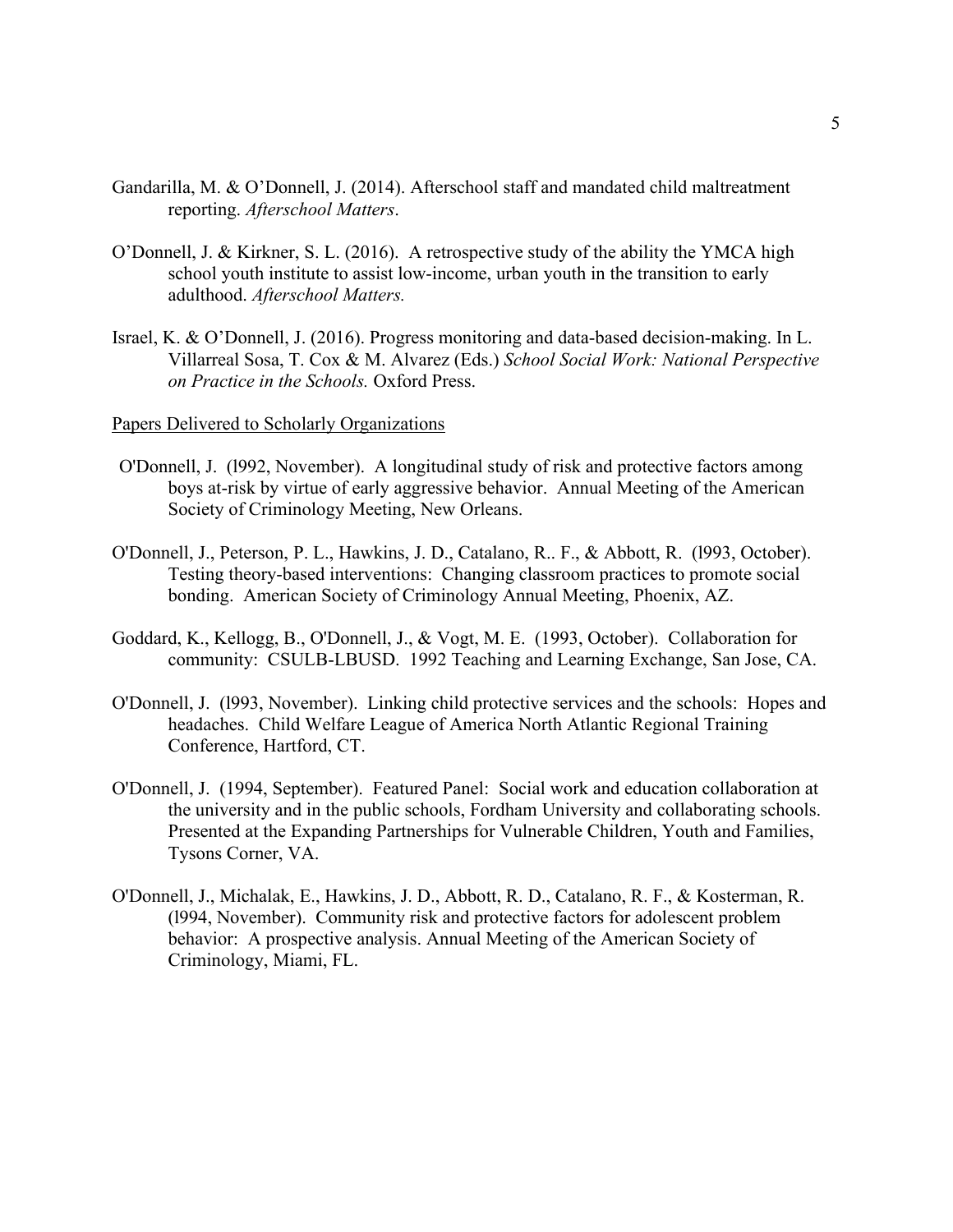- O'Donnell, J. (l995, April). Learning to collaborate: Preparing teachers and social workers for partnership. Annual Meeting of the American Educational Research Association, Oakland, CA.
- Michalak, E. A., O'Donnell, J., Hawkins, J. D., Catalano, R. F., & Abbott, R. D. (l995, August). Individual and neighborhood risk and protective factors for adolescent problem behavior. Annual Meeting of the American Sociological Association, Boston, MA.
- O'Donnell, J. (l995, October). Collaboration between school social work and education: Possibilities, strategies and results. Annual Meeting of the National Association of Social Workers, Philadelphia, PA.
- O'Donnell, J., Hawkins J. D., & Michalak, E. A. (l995, November). Predicting serious delinquency and substance use among aggressive boys and girls: Results from an eightyear longitudinal study. Annual Meeting of the American Society of Criminology, Boston, MA.
- O'Donnell, J., & Hurtado, R. (l996, April). Juvenile crime prevention: Application of the social development model through collaboration. Annual State Conferences of the California Association of Social Workers.
- O'Donnell, J., & Ferreira, J. (l996, September). Enhancing multidisciplinary collaboration: Strengths and challenges. Eleventh National Conference on Child Abuse and Neglect, Washington, D.C.
- O'Donnell, J. (1996, November). Social work and education collaboration: Processes and results. Annual Meeting of the National Association of Social Workers, Cleveland, OH.
- O'Donnell, J. & Hurtado, R. (1998, April). Preventing juvenile crime through the social development model. Office of Child Abuse Prevention State-Wide Conference, Los Angeles, CA.
- O'Donnell, J., Mendell, J., Burcelis, N., Enrriques, M., & Hurtado, R. (2000, June). Creating community schools: The Stevenson-YMCA experience. California K - 16 Partnerships and Student Success Statewide Conference, Long Beach, CA.
- O'Donnell, J. & Victores, L. (2002, June). Long Beach communities organizing resources to advance learning (CORAL) parent involvement project. California K - 16 Partnerships and Student Success Statewide Conference, Long Beach, CA.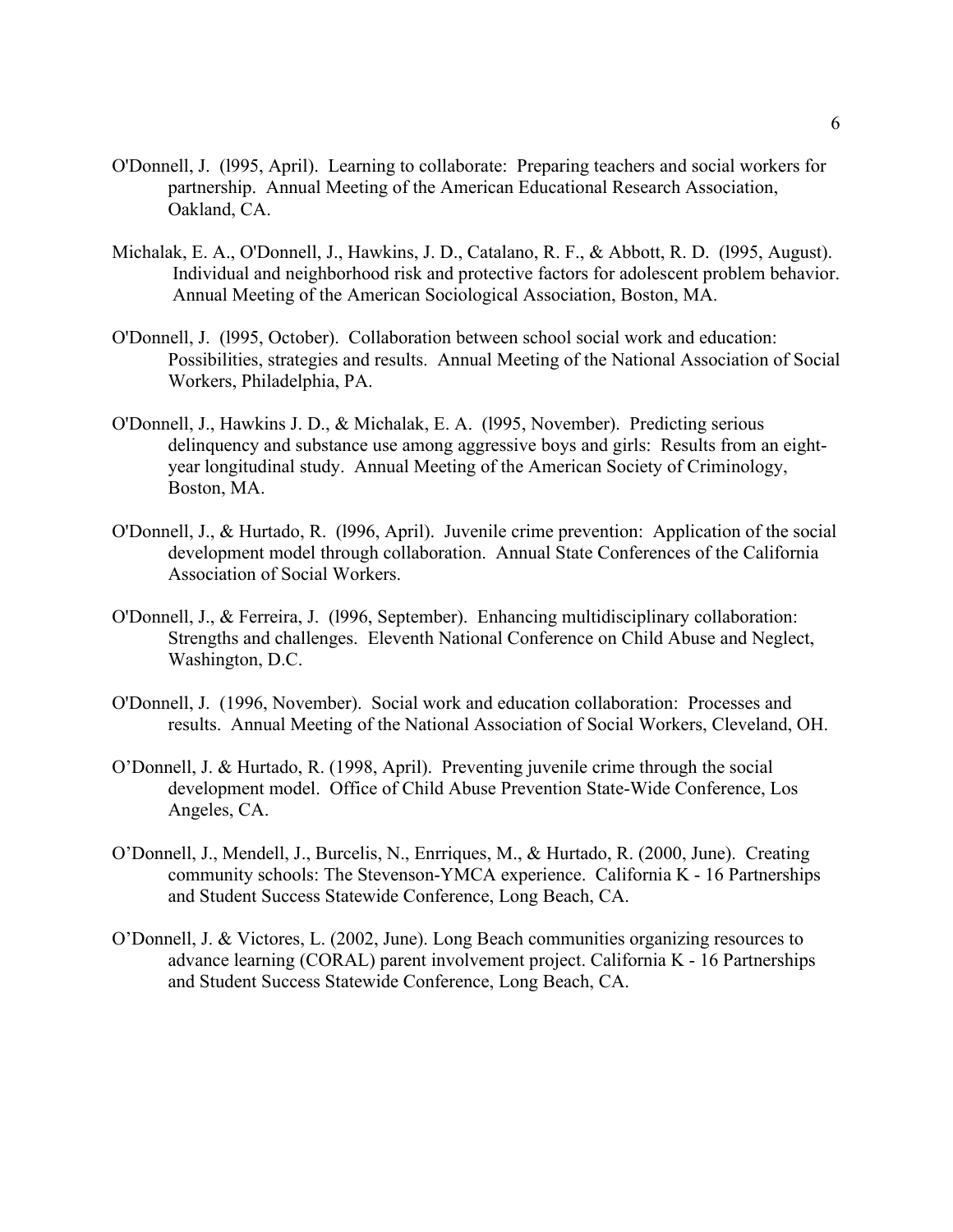- O'Donnell, J., Regan, J., & Cabeza, R. (2004, February). Promoting youth development and community involvement with technology: The Long Beach CORAL youth institute. The <sup>7th</sup> Technology Conference of the University of South Carolina, Anaheim, CA.
- O'Donnell, J. (2004, April). Community schools in action: The Stevenson-YMCA community school experience. The 7<sup>th</sup> School Social Work Association of America Annual National School Social Work Conference, San Francisco, CA.
- O'Donnell, J. & Zobler, M. (2004, November). The Long Beach CORAL family involvement project. 37<sup>th</sup> Annual National Conference for the National Community Education Association, San Diego, CA.
- O'Donnell, J. (2006, March). Fostering resiliency through school social work practice. The 100th Anniversary of School Social Work Conference, Boston, MA.
- O'Donnell, J. & Meyer-Adams, N. (2007, October). Collaboration: Who said it was easy? California Association of School Social Workers State-Wide Conference, Long Beach, CA.
- O'Donnell, J. & O'Donnell, K. (2008, April). Promoting positive youth development in schools. Annual Conference of the School Social Work Association of America, Denver, CO.
- O'Donnell, J. (2008, October). School social work and resiliency. California Association of School Social Workers State-Wide Conference, Oakland, CA.
- O'Donnell, J. & Meyer-Adams, N. (April, 2009). Collaboration: Who said it was easy? Presentation at the 12th Annual School Social Workers Association of America Conference, Philadelphia, PA.
- O'Donnell, J. & Meyer-Adams, N. (2009, October). Developing resilient youth in schools. California Association of School Social Workers State-wide Conference, San Diego, CA.
- O'Donnell, J. & Cabeza, R. (2011, June). Team building activities for children of all ages. 33<sup>rd</sup> Annual AASWG International Professional Symposium Plenary session. Long Beach, CA.

#### Research Grants

School of Social Work. (l992). The CSULB School of Social Work in collaboration with UCLA, USC and the Los Angeles County Department of Children and Family Services (DCFS) started the Inter-University Consortium. This project, funded by Federal Title IV-E money,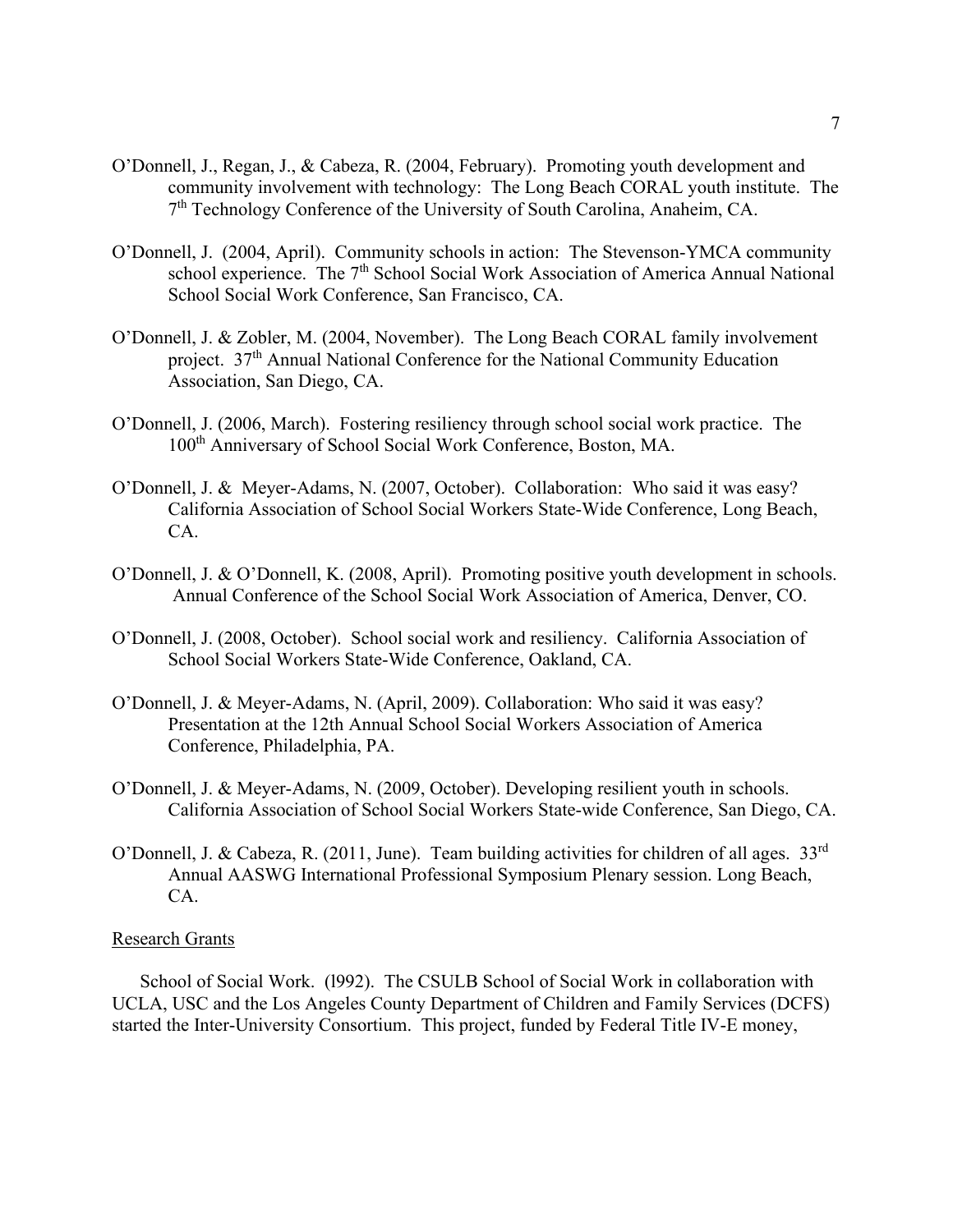provides both preservice and inservice training for social workers and students in the field of child welfare and funded our Child Welfare Training Centre. As Director of Research, I collaborated with DCFS to establish, for the first time, school-based units of DCFS workers and CSULB social work interns and continued to oversee all research related to CSULB deliverables. Beginning in 2000, I was the Principal Investigator for a five-year study that investigated the factors which influence whether or not M.S.W. students who receive stipends from the IUC or CALSWEC remain at DCFS past the time of their commitment. When the collaboration was renamed the University Consortium for Children and Families (UCCF), I became the UCCF Evaluator for CSULB. I currently oversee all evaluation activities for the CSW New Worker Academies, the SCSW Academy, and the Title IV-E Intern Training Program.

Hurtado, R., & O'Donnell, J. (l993, May). Received second-year funding of a \$225,000 grant from the James Irvine Foundation to expand and continue a collaborative after-school program which utilized inner-city high school and college students as mentors for elementary and middle school children. The grant, under the auspices of the Downtown-Buffum YMCA, brought together the university, public schools and non-profit organizations to of services to children, youth and families. Services included a free after-school program, social work services, leadership training for teens, Family Nights, tutoring and academic enrichment activities and field trips. This grant renewal included stipends for two M.S.W. interns and funding for one M.S.W. Research Assistant. For two and one-half years, I served as the Project Evaluator and was a part of the Collaborative Governing Committee which guided the project.

O'Donnell, J. (l993, January). Received a three-year, \$158,000 grant through Fordham University (from the DeWitt-Wallace Reader's Digest Foundation) to develop and evaluate a project to encourage collaboration between social work and education to improve services to atrisk children and families in the public schools. Long Beach Unified School District also contributed \$27,000 yearly in program funding. Our site was one of nine across the country funded by this foundation. The grant established the first school social program in Long Beach, required university curricular change, cross-disciplinary intern training, program development in the public schools, and dissemination of information. I worked with professors from Social Work, Education and Nursing to design and incorporate content on collaboration into courses in all three disciplines. In addition, over the three year-period, we provided internships and intensive interdisciplinary training to over 50 students from three disciplines. I served as Project Director and Evaluator.

O'Donnell, J., & Ferreira, J. (l995, May). Received a three-year, \$669,000 grant from the W. K. Kellogg Foundation. CSULB was one of ten sites across the country selected for funding under the Families and Neighborhoods Initiative. The purposes of the grant were to: (a) develop competencies and curriculum for collaboration at the university level and incorporate them across disciplines, (b) develop a Student Fellowship program which jointly placed students, with stipends, from a variety of disciplines within the Juvenile Crime Prevention Program (JCPP) and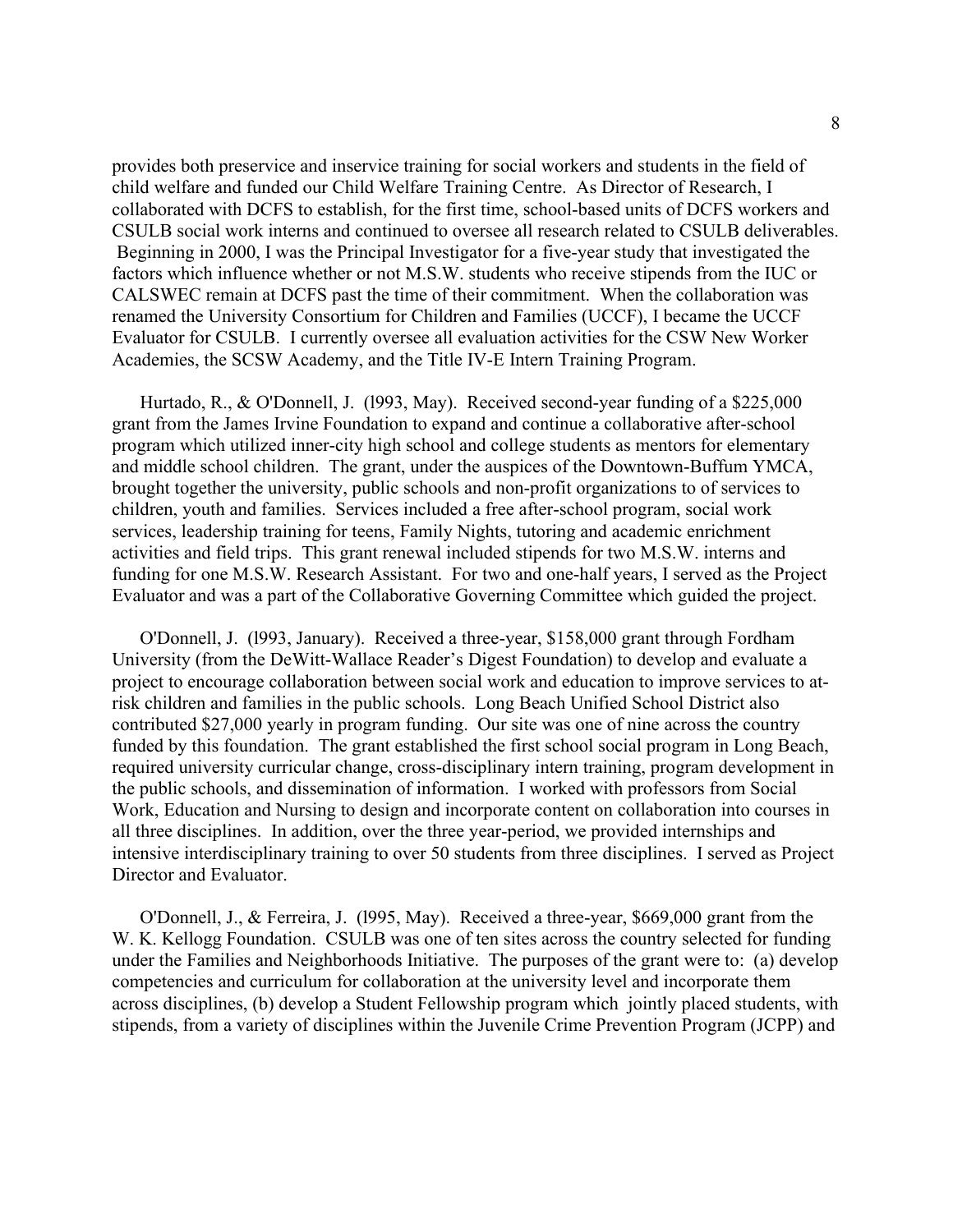provide collaboration training, (c) develop and provide collaboration training and other training as necessary to all partner agencies within the JCPP, (d) empower community residents to become involved in the JCPP, and (e) evaluate the effects of all of the program components. I served as Principal Investigator and Project Evaluator.

O'Donnell, J., Kellett, C., & Hurtado, R. (l995, August). Received a five-year, \$4.2 million grant from the California Department of Social Services for a Juvenile Crime Prevention Program for downtown Long Beach. It was one of 12 sites across the State. The grant, under the auspices of the YMCA of Greater Long Beach, provided preventive, community-based outreach services to children, youth, families and the community as a method of reducing juvenile crime. The grant was specifically targeted to the downtown Long Beach community. The 16 partner agencies included schools, county and city agencies, and private, non-profits. The grant specified the active involvement of community residents in planning and implementing the project so a Community Oversight Council was recruited and trained. Project components were a Family Resource Center, a Family and Schools Together program, a Mother and Sons program, a First Offender's program and an After-school program. I served as a consultant to the project and on the Community Oversight Council.

O'Donnell, J., Ferreira, J., & Giovannoni, J. (l996, August). Received a nine-month, \$150,000 grant for the State of California Office of Child Abuse Prevention for a research study on Consumer Perceptions of Family Resource Centers (FRC). This was a state-wide study of how FRCs were perceived by current users, past users, and potential users. The study also included in-depth interviews with service providers at each of the ten centers to understand their perceptions of consumer desires and preferences. The mixed methods study explored consumer perceptions of effective outreach strategies, services used and preferred, and the importance of service delivery factors in likelihood of center use. The report also included how these perceptions differed by geographic location and ethnicity.

O'Donnell, J. (1997, February). Received a nine-month \$50,000 planning grant to develop an Extended-Service School at Stevenson elementary school in Long Beach Unified School District from the National Center for Schools and Community at Fordham University, the Children's Aid Society, and the DeWitt-Wallace Reader's Digest Fund. Our site was selected as one of three sites across the nation in a competitive process. This grant brought together parents, schools, agency professionals and university faculty to design and seek funding for schools which serve as community hubs and center. I served as the Principal Investigator and Project Director.

O'Donnell, J. (1997, November). Received a three-year, \$300,000 grant from the DeWitt-Wallace Reader's Digest Fund to implement the community school plan conceptualized during the planning grant mentioned above under the auspices of the YMCA of Greater Long Beach. I served as Project Evaluator, Consultant and on the Advisory Board.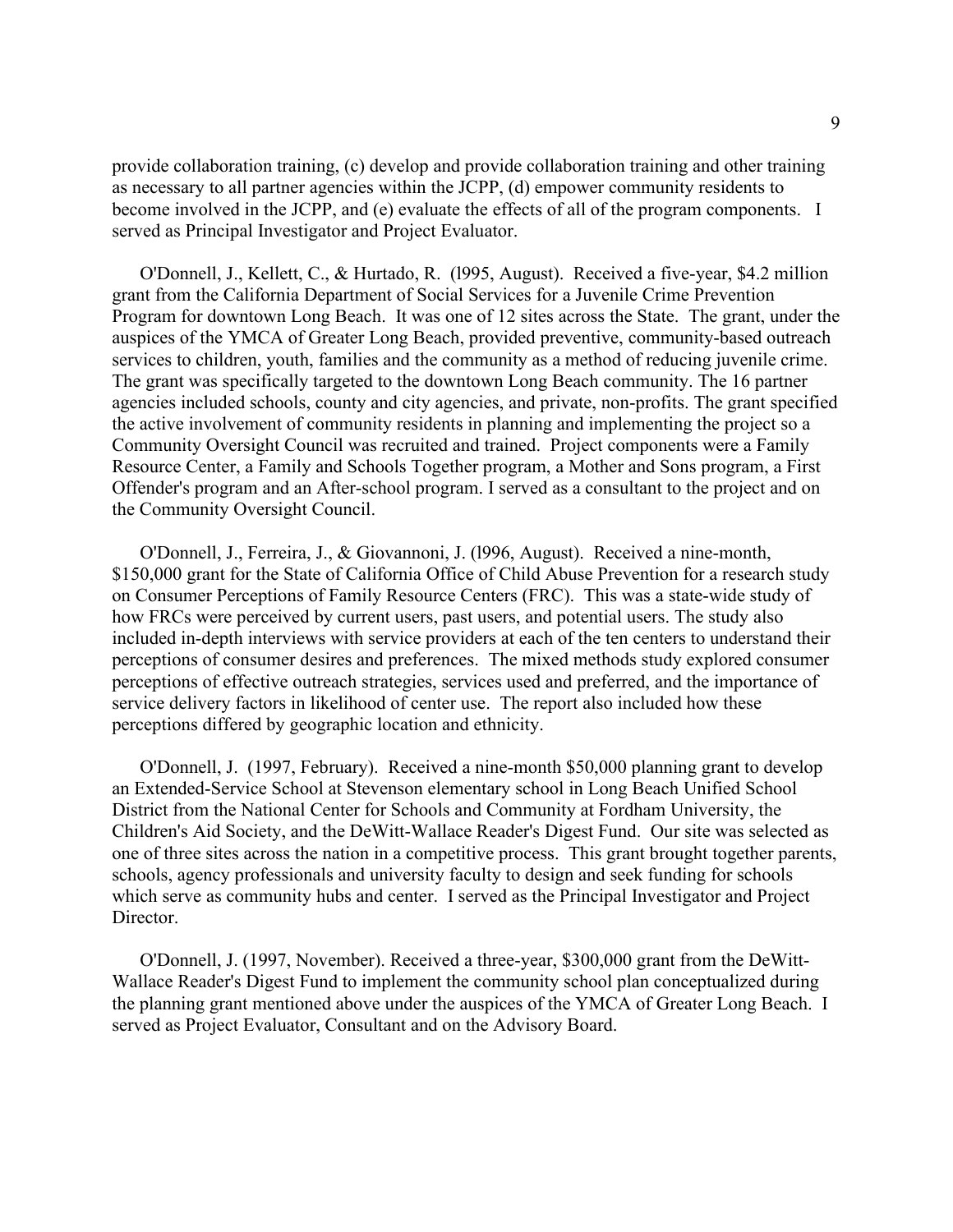O'Donnell, J. & Cox, T. (1998, March). Received a two-year, \$120,000 grant from the California Community Foundation to supplement Stevenson-YMCA Community School funding. The focus of the grant was to increase parent and teacher involvement in the community school by hiring a parent outreach worker and educational liaisons. I served as the Project Evaluator.

O'Donnell, J. & Hurtado, R. (2000, October). Received a two-year, \$320,000 grant from the Stuart Foundation to continue the Stevenson-YMCA Community School as well as add a Parent Leadership Training Program and a comprehensive evaluation. I served as Project Evaluator and Consultant.

Worden, A., O'Donnell, J., & Burcelis, N. (2000, December). Received a two-year, \$200,000 grant from the DeWitt-Wallace Reader's Digest Fund to work toward sustainability of the Stevenson-YMCA Community School. Funds were used to supplement evaluation activities, provide in-home outreach to families, increase multicultural involvement in the program, and fund intersession classes for low-income students.

Worden, A., Hurtado, R, & O'Donnell, J. (2001, January). Received a \$500,000 planning grant for out-of-school programming from the James Irvine Foundation. Although the YMCA of Greater Long Beach was the lead agency for this grant, I contributed substantially to developing and writing the grant. During the planning phase, I sat on a three person board that guided the initiative and awarded funding to school sites and community agencies. CSULB received \$53,452 for ongoing consultation and training. I also coordinated and facilitated a three-day retreat for parents, school staff, and non-profit staff to kick off the planning phase. The conference focused on best practices for afterschoool programs, team building, shared visioning and collaboration.

Worden, A., O'Donnell, J., & Hurtado, R. (2001, May). Received a \$14 million seven-year grant from the James Irvine Foundation to implement out-of-school programming in Long Beach. Although the YMCA of Greater Long Beach was the lead agency, the university received \$100,000 a year for ongoing consultation, training, and the implementation of the Family Involvement Project. Five schools and one community site provided out-of-school programming for 600 children in low-income schools. The project also served 100 high school students in an intensive technology and skills development program. A full-time M.S.W. was hired to provide training to parents and school and agency staff on parent involvement and empowerment. I was the evaluator, provided training and consultation, and was a member of the Governance Board until October 2005 when the focus of the grant changed and the funding was reduced.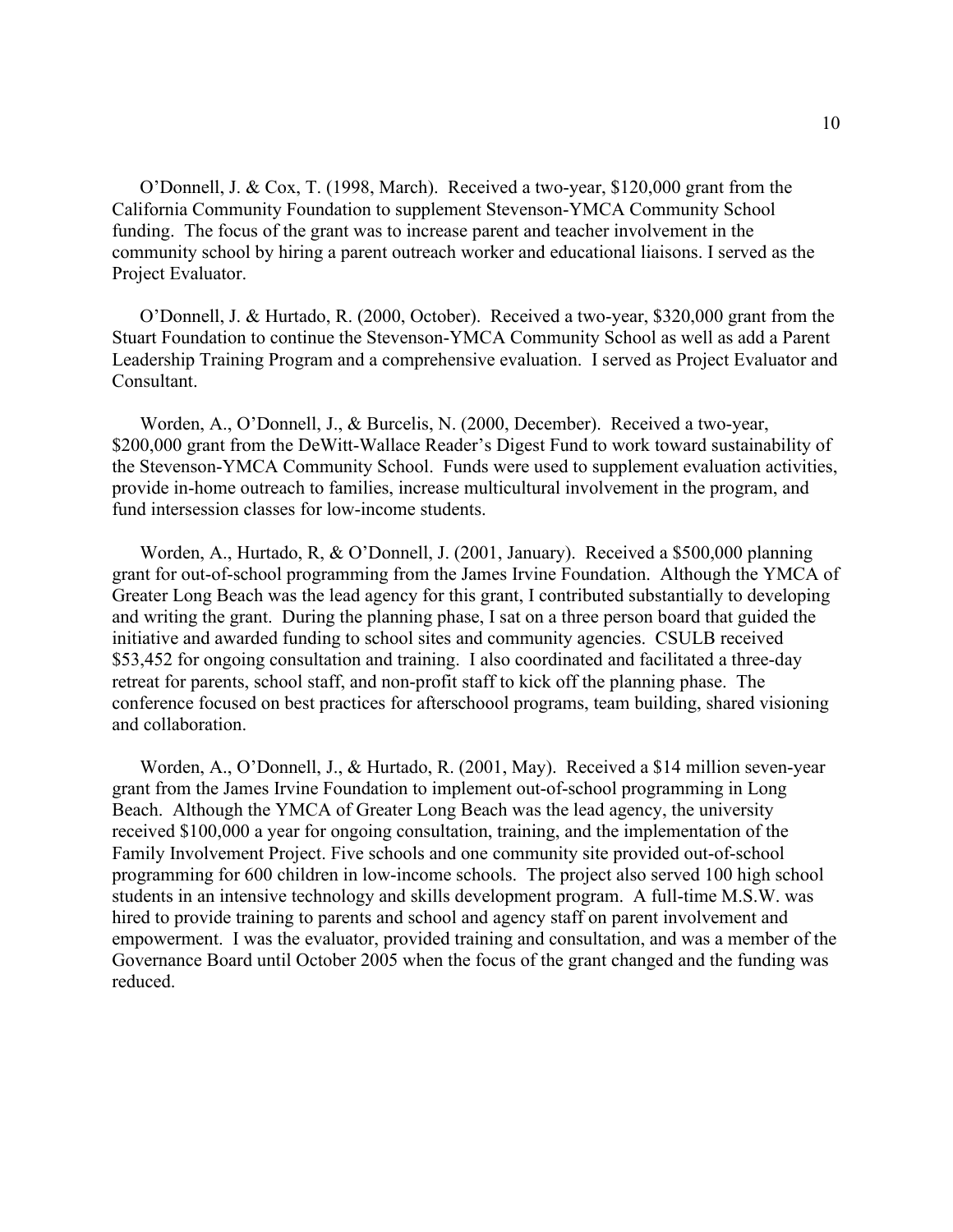O'Donnell, J. (2003, February). Received a \$152,800 grant for two years from the Stuart Foundation to continue the Stevenson-YMCA Community School family component. The grant also funded a comprehensive evaluation of the program and one student assistant. I served as Project Evaluator and Consultant.

O'Donnell, J. (2003, April). Received an additional \$19,500 for six months to provide a comprehensive evaluation of the CORAL Youth Institute and a process evaluation of the Family Involvement Project. This money funded a student assistant, additional time for the Research Associate at the Child Welfare Training Centre, and a qualitative evaluation of the Youth Institute by an assistant professor in the School of Social Work. During those two years, the university received an additional \$45,000 dollars to continue and expand the evaluation.

O'Donnell, J. (2005, January). Received a \$150,000 grant from the Stuart Foundation to continue the Stevenson-YMCA family education and involvement and research program for an additional 18 months.

O'Donnell, J. & Cabeza, R. (2006, February). Received a \$300,000 grant to the Marguerite Casey Foundation for general operating expenses for the YMCA to promote youth and adult leadership and community involvement. The grant was funded for three years.

O'Donnell, J. (2008, June). Received a \$25,000 three-month planning grant, with the YMCA of Greater Long Beach from the California Community Foundation to complete a community assessment for their new Collaborative Initiative. \$5,000 came directly to the university and allowed for the hiring of two student research assistants to assist in data collection.

O'Donnell, J. (2008, October). Received a \$200,000, two-year grant from the California Community Foundation to fund the YMCA Family Involvement Project. The project provided parent training at five elementary schools in Long Beach Unified School District. \$22,000 yearly came directly to the university for program evaluation.

O'Donnell, J. (2010, October). Received a \$178,000, two-year grant from the California Community Foundation to fund the YMCA Family Involvement Project. The project provided parent training at four elementary schools in Long Beach Unified School District. \$16,000 came directly to the university to fund program evaluation.

Cabeza, R. & O'Donnell, J. (2011, August). Received a \$300,000 three-year renewal grant from the Marguerite Casey Foundation for community mobilization and leadership development.

O'Donnell, J. (2012, October). Received a \$200,000 two-year renewal grant from the California Community Foundation to fund the YMCA Family Involvement Project. The project continued to provide parent training at four elementary schools in Long Beach Unified School District and was evaluated by the university.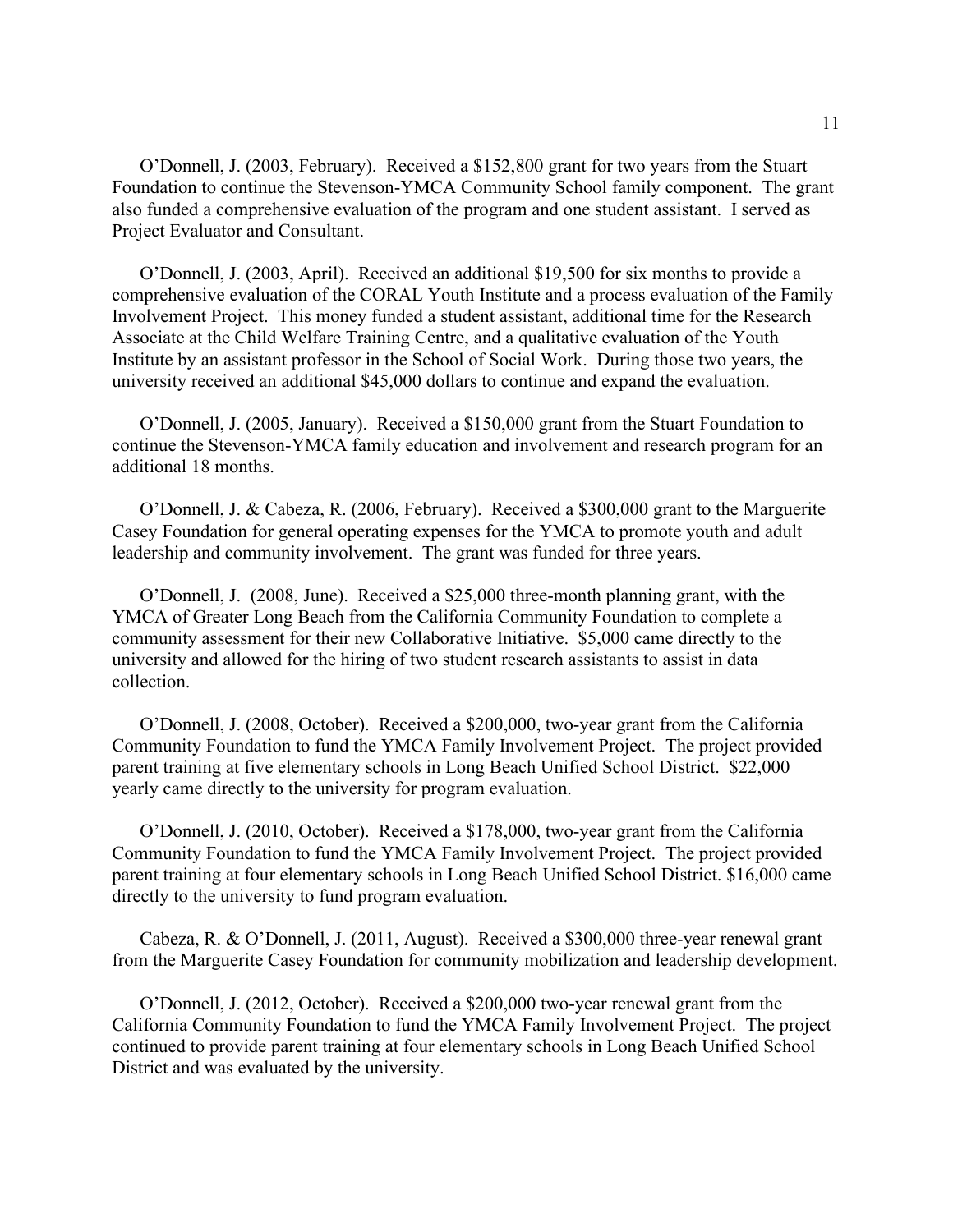O'Donnell, J. & Cabeza, R. (2013, June). Received a \$200,000 two-year grant for the Youth Institute Replication Project from the Keck Foundation. The university received funding for the evaluation.

Cabeza, R. & O'Donnell, J. (2015, January). Received a \$200,000 two-year grant for the Long Beach YMCA Community Development Branch from the Annenberg Foundation. The university received funding for the evaluation.

O'Donnell, J. (2015). Received a \$2.5 million five-year grant for the YMCA Full-Service Community Schools Program from the U. S. Department of Education. \$285,000 came directly to CSULB for evaluation. The project hired social workers, created new placements for social work students and funds a student research position.

### **Selected Reports Submitted on Research Grants (2012 - 2021)**

### **University Consortium for Children and Families (262)**

- Kirkner, S. L. & O'Donnell, J. (2015, August). Changes in core practice and work behaviors knowledge and skills of DCFS title IV-E interns 2014 – 2015.
- Kirkner, S. L. & O'Donnell, J. (2015, November). Changes in core practice, work behaviors and child welfare knowledge and skills of DCFS new CSWs 2014 – 2015.
- Kirkner, S. L. & O'Donnell, J. (2016, January). Sexual health conversations satisfaction with training and changes in knowledge and skills among DCFS staff.
- O'Donnell, J. & Kirkner, S. L. (2016, May). Field day activities of DCFS title IV-E interns. Sept., 2015 – May, 2016.
- O'Donnell, J. & Kirkner, S. L. (2016, December). Core practice and child safety knowledge and skills and job preparedness of new CSWs in Academies  $A - 5$  six months of academy coursework completion.
- Kirkner, S. L. & O'Donnell, J. (2017, February). Sexual health conversations satisfaction with training and changes in knowledge and skills among DCFS staff.
- O'Donnell, J. & Kirkner, S. L. (2017, October). SCSW core academy third quarter report: Changes in knowledge, skills and satisfaction with training.
- Kirkner, S. L. & O'Donnell, J. (2017, October). Changes in core practice and child welfare knowledge and skills of DCFS Title IV interns.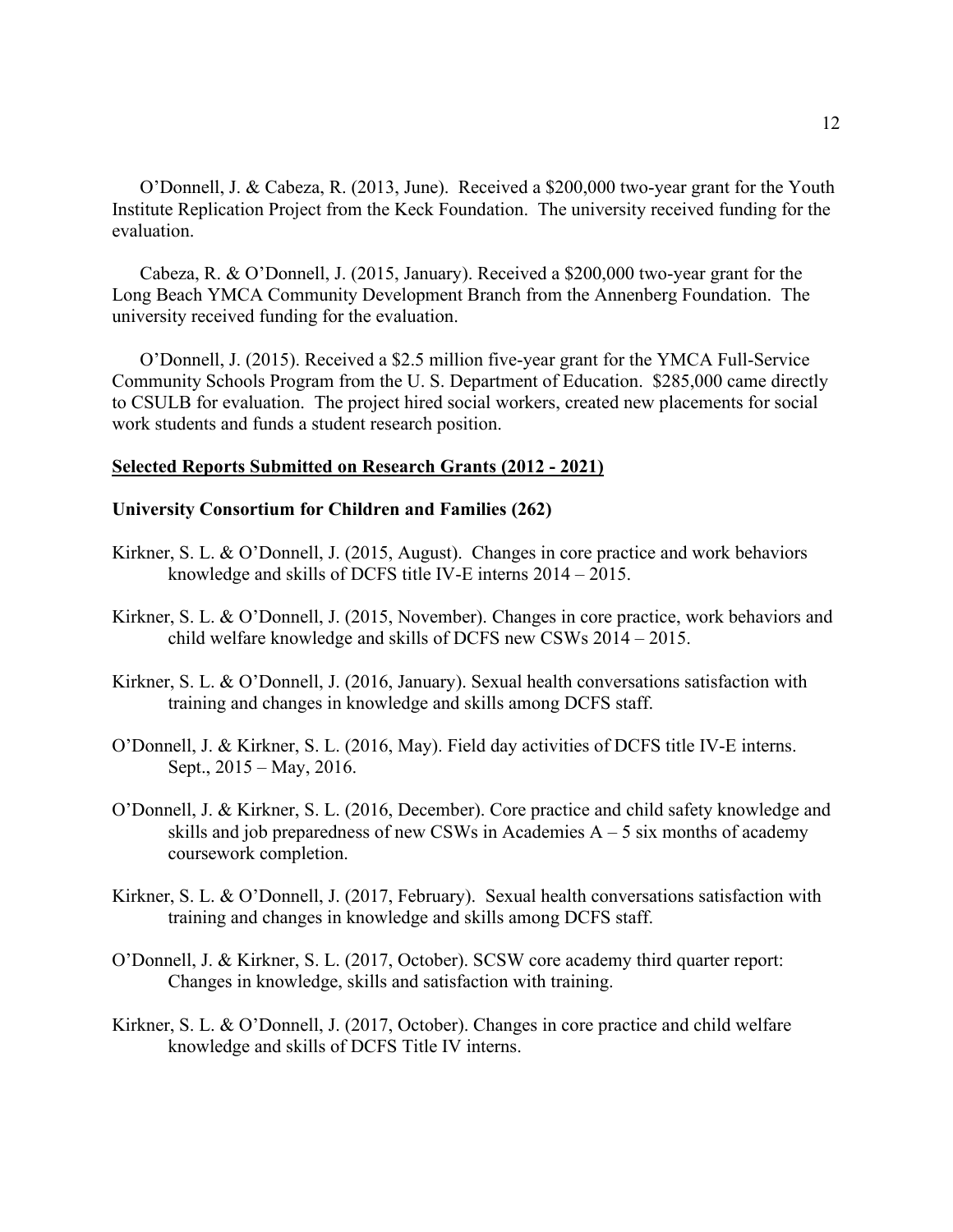Kirkner, S. L. & O'Donnell, J. (2017, December). Changes in core practice and child welfare knowledge and skills of DCFS new CSWs: CSW foundation academy 30 (End of 100 level coursework.

## **YMCA Youth Institute Replication Project (78 reports)**

- Kirkner, S. L. & O'Donnell, J. (2014, July). End of year one evaluation of leadership, technology, educational attitudes and positive youth development outcomes for the Central Bay (Berkeley) YMCA youth institute 2013 alumni.
- O'Donnell, J. (2014, September). Qualitative outcomes of the 2014 greater Vancouver, British Columbia YMCA summer youth institute.
- Kirkner, S. L. & O'Donnell, J. (2015, September). Evaluation of the effects of the 2015 Seattle YMCA youth institute on leadership and technology skills, educational attitudes and positive youth development.
- Kirkner, S. L. & O'Donnell, J. (2016, September). Evaluation of the effects of all 2016 replication youth institute summer programs on leadership and technology skills, educational attitudes and positive youth development.

### **YMCA Full-Service Community Schools (37 reports)**

- O'Donnell, J. & Kirkner, S. L. (2016, January). Bobbie Smith baseline school climate report.
- Kirkner, S. L. & O'Donnell, J. (2016, August). Evaluation of the YMCA full service community schools Youth leadership Institute at Jenny Oropeza and Bobbie Smith elementary schools (2015 – 2016).
- O'Donnell, J. & Kirkner, S. L. (2016, August). Jenny Oropeza YMCA full-service community schools climate report end of year one (2015 – 2016 School Year).
- Kirkner, S. L. & O'Donnell, J. (2016, October). Effects of participation in the YMCA full service community schools program at Jenny Oropeza and Bobbie Smith on student grades, benchmarks, math facts and attendance (2015 – 2016).
- O'Donnell, J. & Kirkner, S. L. (2017, March). Effects of participation in the YMCA full-service community schools at Jenny Oropeza and Bobbie Smith elementary schools on student benchmarks, ELA and math standardized test scores and attendance (Academic Year  $2015 - 2016$ .
- O'Donnell, J. & Kirkner, S. L. (2017, August). Bobbie Smith YMCA full-service community schools climate report end of year one (2016 – 2017 School Year).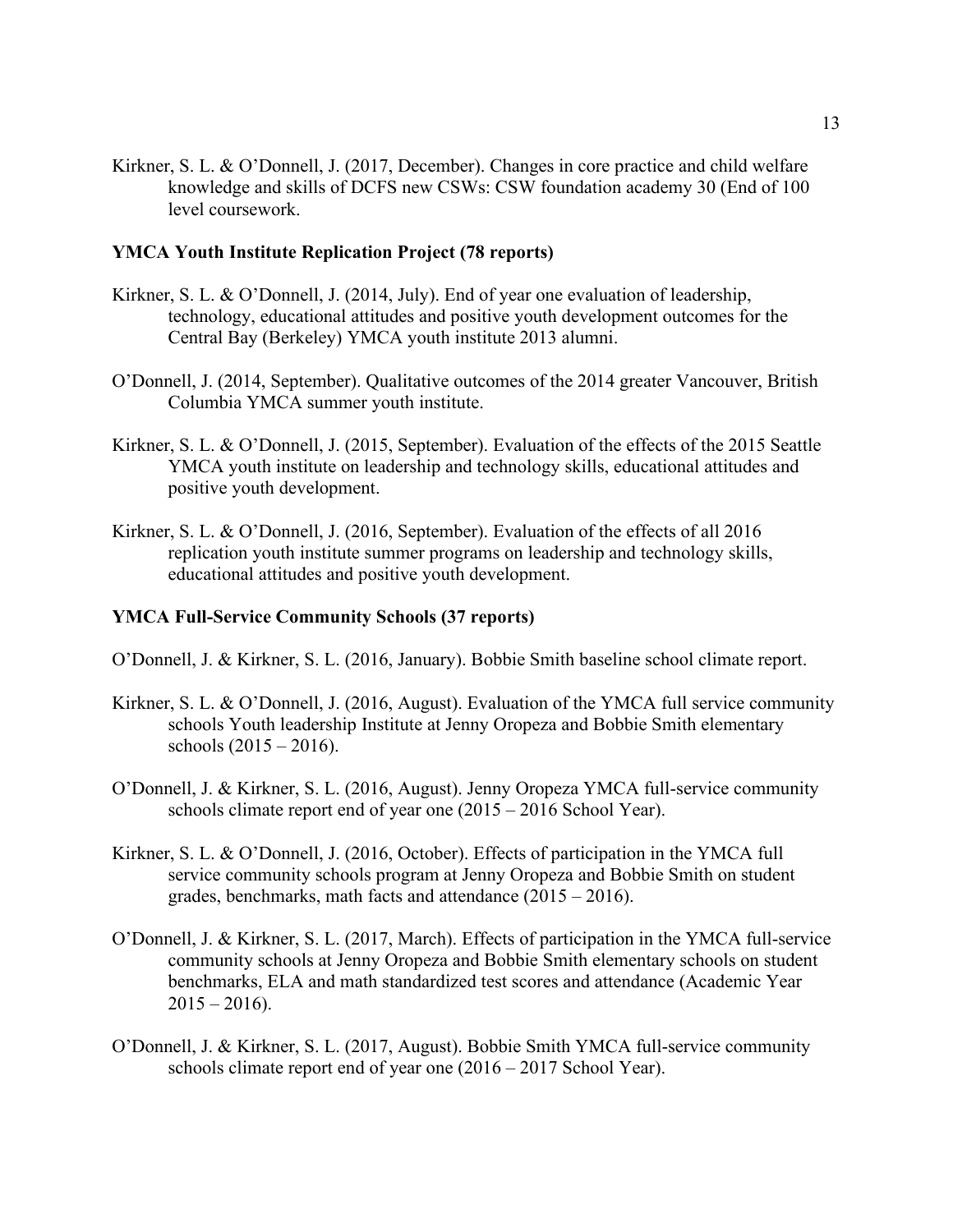O'Donnell, J. & Kirkner, S. L. (2017, October). Evaluation of the effects of the YMCA fullservice community schools on family engagement in their children's education (2016 -17 Academic Year).

## **YMCA Youth Institute (21 reports)**

- Kirkner, S. L. & O'Donnell, J. (2014, August). Evaluation of the effects of the 2014 Long Beach YMCA youth institute summer program on leadership and technology skills, educational attitudes and positive youth development.
- Kirkner, S. L. & O'Donnell, J. (2016, July). End of year one evaluation of leadership, technology, educational attitudes and positive youth development outcomes for Long Beach YMCA high school youth institute 2015 alumni.
- Kirkner, S. L. & O'Donnell, J. (2016, November). Long Beach YMCA youth institute yearly attendance report (August, 2015 – June, 2016.
- Kirkner, S. L. & O'Donnell, J. (2017, May). Effects of the YMCA high school youth institute on grades and attendance  $(2015 - 2016)$ .

# **YMCA Family Involvement Project (19 reports)**

- O'Donnell, J. & Kirkner, S. L., (2012, November). Effects of participation in the YMCA Family Involvement Project on report card, benchmark, content standard and attendance measures academic year 2011 – 2012.
- O'Donnell, J. & Kirkner, S. L. (2013, December). Evaluation of the YMCA community leadership institute (CLI) 2012 – 2013 academic year.
- O'Donnell, J., & Kirkner, S. L. (2014, October). Evaluation of the effects of the YMCA family involvement project on family engagement in their children's education: September 2013 – August, 2014.

### **YMCA College Readiness Project (5 reports)**

- Kirkner, S. L. & O'Donnell, J. (2012, July) YMCA college readiness program: September 2012 – June 2013.
- Kirkner, S. L. & O'Donnell, J. (July 2014). Effects of the YMCA college readiness workshops on caregivers of elementary school students: March – May, 2014.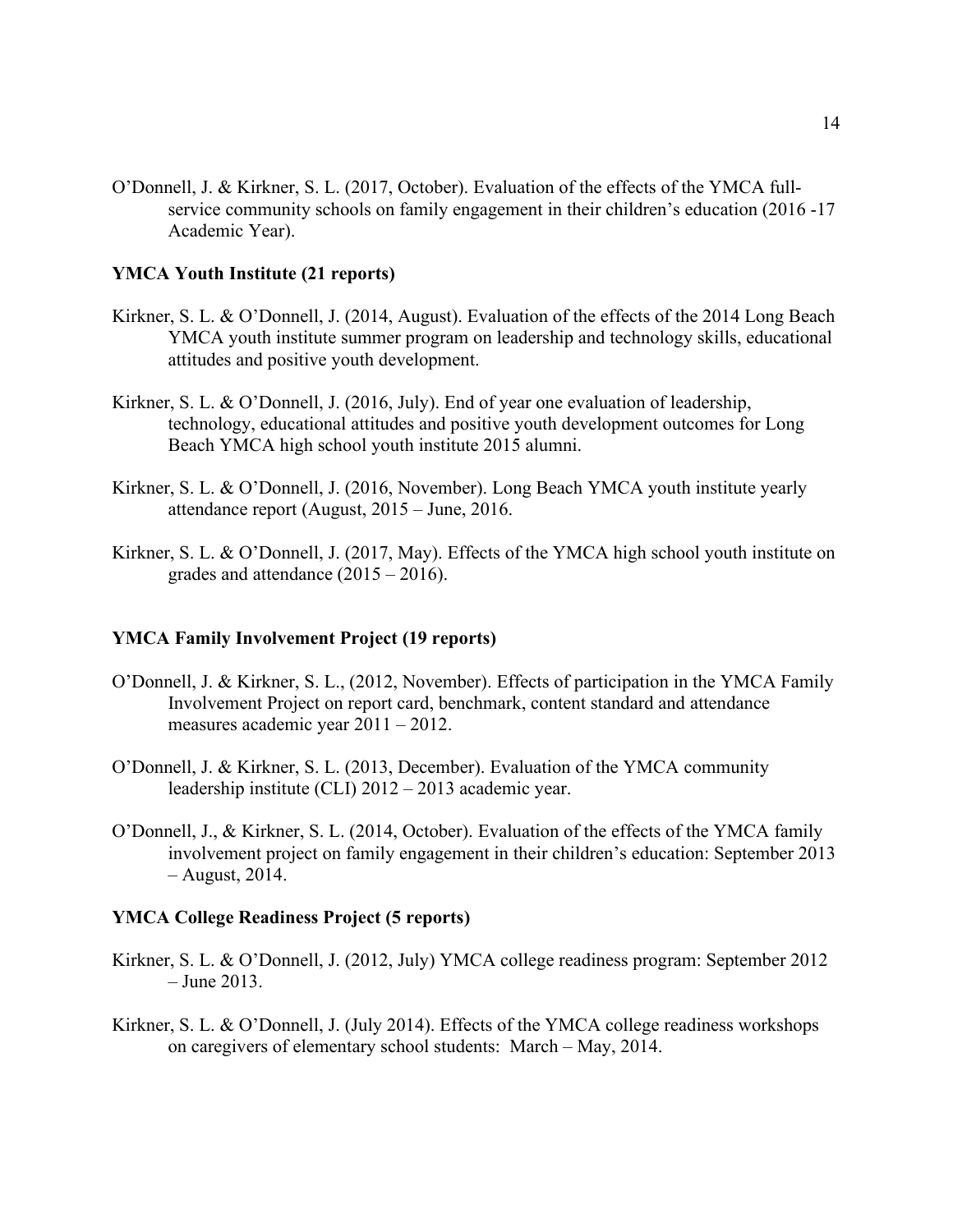# **Change Agent Productions (5 reports)**

- O'Donnell, J. & Kirkner, S. (2013, January). Client perceptions of Change Agent Productions: January – November, 2012.
- Kirkner, S. L. & O'Donnell, J. (2014, January). Effects of intern involvement with Change Agent Productions, January – November, 2013.

# Professional Memberships and Affiliations

| $2017$ – present | Reviewer, Youth in Society                                              |
|------------------|-------------------------------------------------------------------------|
| $2017$ – present | Reviewer, Children and Schools                                          |
| $2015$ – present | Reviewer, Journal of Children and Poverty                               |
| $2012$ – present | Reviewer, Women and Criminal Justice                                    |
| $2009$ - present | Reviewer, Children and Youth Services Review                            |
| $2005$ – present | School Social Work Association of America and California Association of |
|                  | School Social Workers (Chair, CASSW-LA region, Secretary and Student    |
|                  | Affairs and PPSC Programs Liaison CASSW Board)                          |
| $2003 - 2008$    | California Association of School Social Work Educators                  |
| $2003 - 2005$    | Reviewer, Social Work Research                                          |
| 1998 - 2012      | Editorial Board, Reflections: Narratives of Professional Helping        |
| 1986-present     | National Association of Social Workers (NASW)                           |
| 1991-2002        | Council on Social Work Education                                        |
| 1991-1995        | American Society of Criminology                                         |
|                  |                                                                         |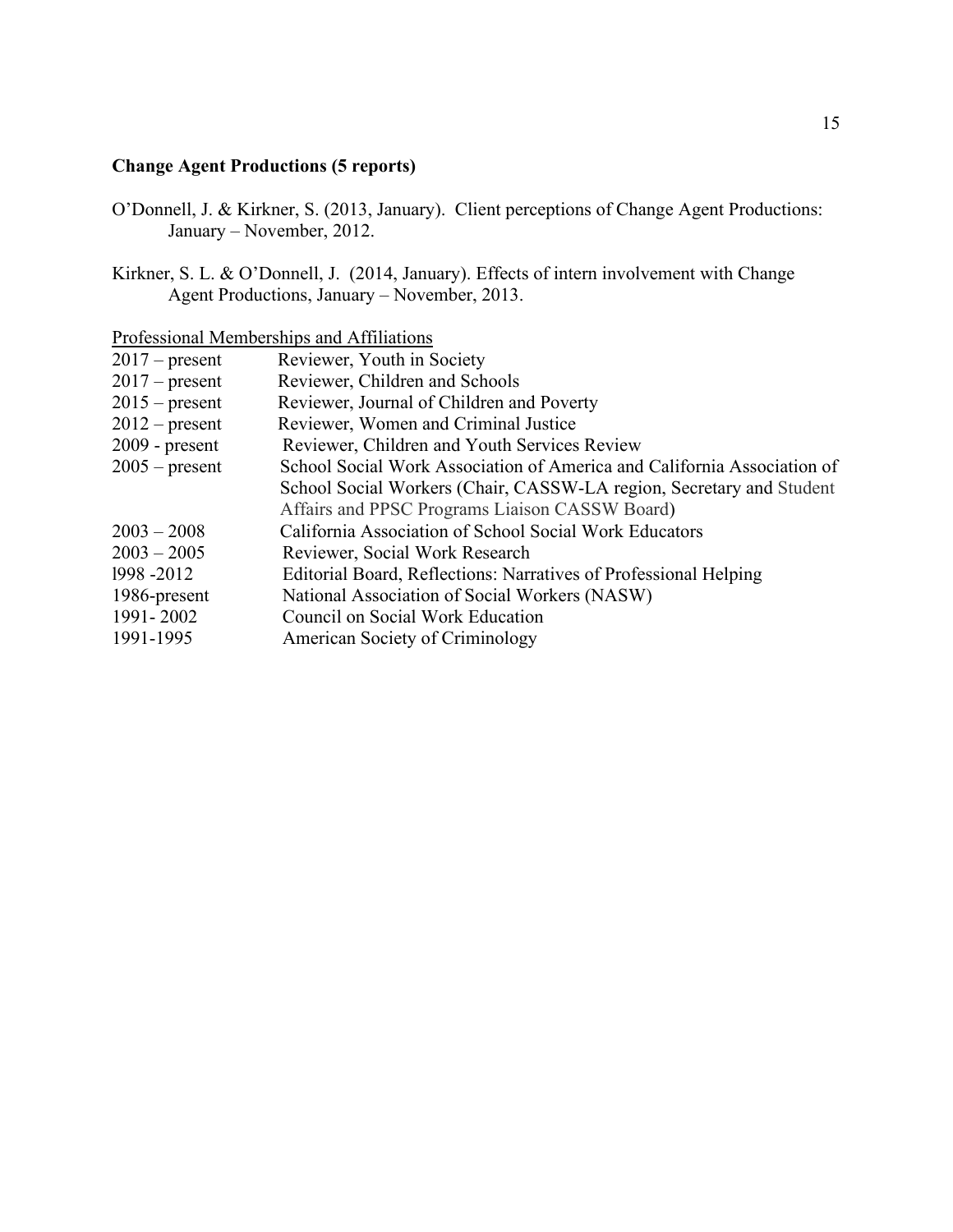# **University and Community Service Activities**

### Membership on Faculty Committees

Chair, School of Social Work Strategic Planning Committee (2011 – present).

Chair, School of Social Work Research Task Force (2012 – 2014, member 2016 – present)

Department Representative, Faculty Council of the College of Liberal Arts l995 - l997.

Chair or Co-Chair, School of Social Work Research Sequence Committee 2002 - 2016

Member, School of Social Work Practice Committee 1994 – present.

Member, School Advisory Committee to the Director 1997-1998. 2010 – 2012.

Member, Pupil Personnel Credential Advisory Board 1998 - present

Co-Chair, Committee for the Evaluation of Part-time Lecturers 1998-1999.

Member, School of Social Work Curriculum Committee (1998-1999, 2003 – 2016).

Chair, School of Social Work Personnel Committee (2001-2003, 2006 – 2014).

Member, College of Health and Human Services RTP Committee 2001 - 2003.

Consultant, School of Social Work Post-Master's PPS Program 2000-present.

Member, School of Social Work RTP Committee 2003-2006, 2009 - 2011.

Member, School of Social Work Alumni Committee (2005 – 2007).

Faculty Mentor, School of Social Work Program for the Promotion of Research and Scholarship (2008 - 2009)

Chair, School of Social Work Director Search Committee 2009 – 2011.

Keynote Speaker, Alpha Zeta Chapter of Phi Alpha Honor Society (2009, May).

Panel Facilitator, Fourth Annual Social Work Alumni Recognition Awards (2011, March).

Member, Executive Advisory Committee to the Interim Director, 2011.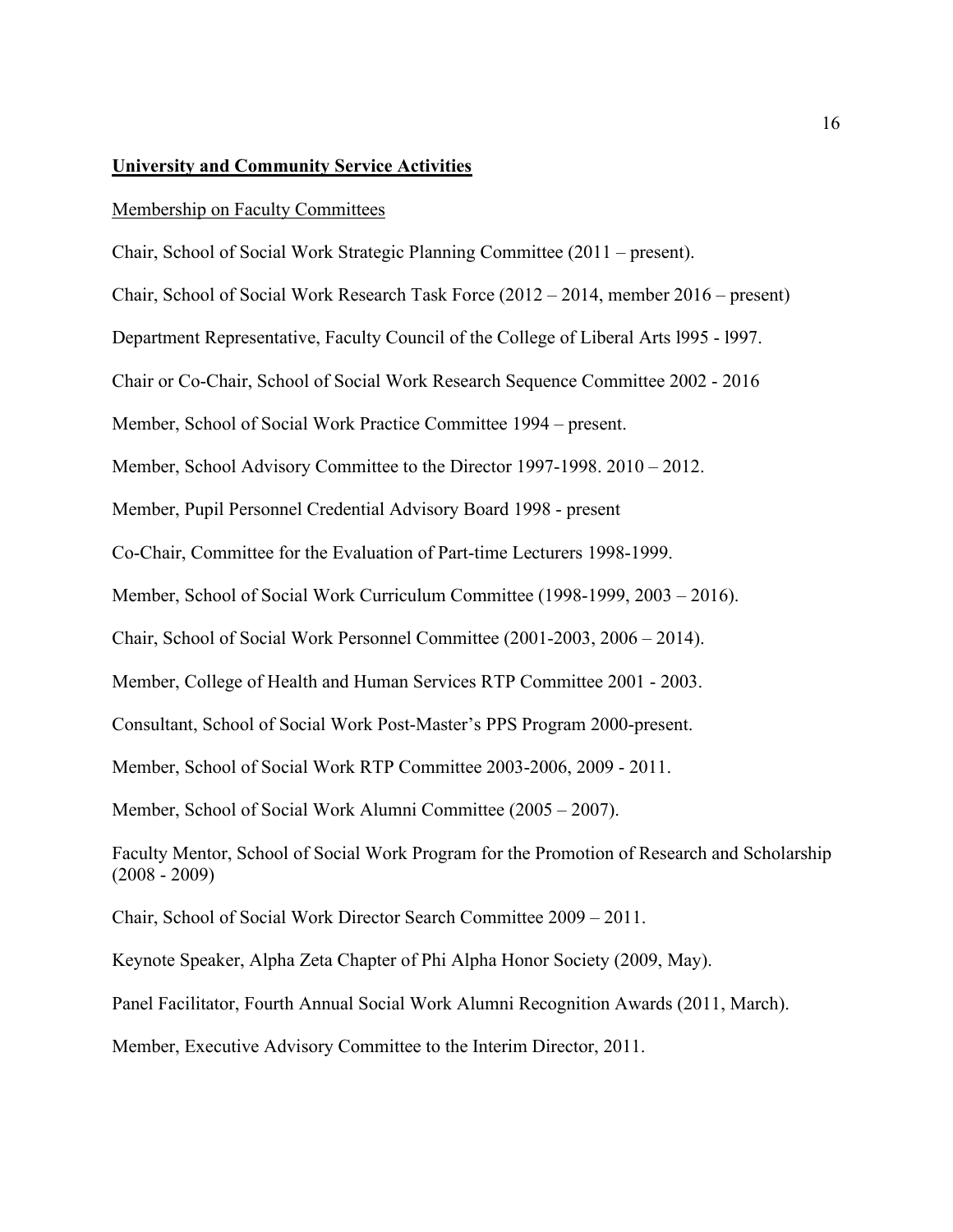### Community Presentations

- O'Donnell, J. (l993). Facilitator at the Mayor's Task Force on Youth Services.
- O'Donnell, J. (l994, May). Risk and protective factors for adolescent problem behaviors. Presented at a Leadership Long Beach Panel.
- Hurtado, R., & O'Donnell, J. (l994, September). Cultural diversity. Presented at the YMCA Christian Youth Leadership Camp.
- Hurtado, R., & O'Donnell, J. (l994, December). Collaboration success. Two sections presented at the YMCA Westfield Hispanic Conference, Long Beach, CA.
- O'Donnell, J. (l995, May). Partners in collaboration: University, students and agencies. Presented for the Department of Social Work Field Instructors Recognition Day.
- O'Donnell, J. (1996, January). Social service collaboration. League of Women Voters.
- O'Donnell, J. (l996, May). Risk and protective factors for juvenile crime. Community Interdisciplinary Resource Learning Exchange.
- O'Donnell, J. (l996, August). Program evaluation. Public Corporation for the Arts.
- O'Donnell, J. (1996, September). Youth program evaluation. City of Long Beach Youth Services Working Group.
- O'Donnell, J. & Ferreira, J. (1998, October). Multicultural communication and relationship building. Parents, teachers and administrators of Stevenson Elementary.
- O'Donnell, J. (1999, January). Programs that work. City of Long Beach Education and Youth Task Force for the l999 Strategic Plan.
- Ferreira, J. & O'Donnell, J. (1999, February). Team building. Staff of the California State University, Long Beach Student Union.
- O'Donnell, J. (l999, February). Roles of the school social worker. School social work field instructors training.
- O'Donnell, J. & Cabeza, M. (1999, August). Collaboration. Health Leadership Training Program for the City of Long Beach Department of Health and Human Services.
- O'Donnell, J. (1999, August). Juvenile Crime Prevention. Guest on Beach View.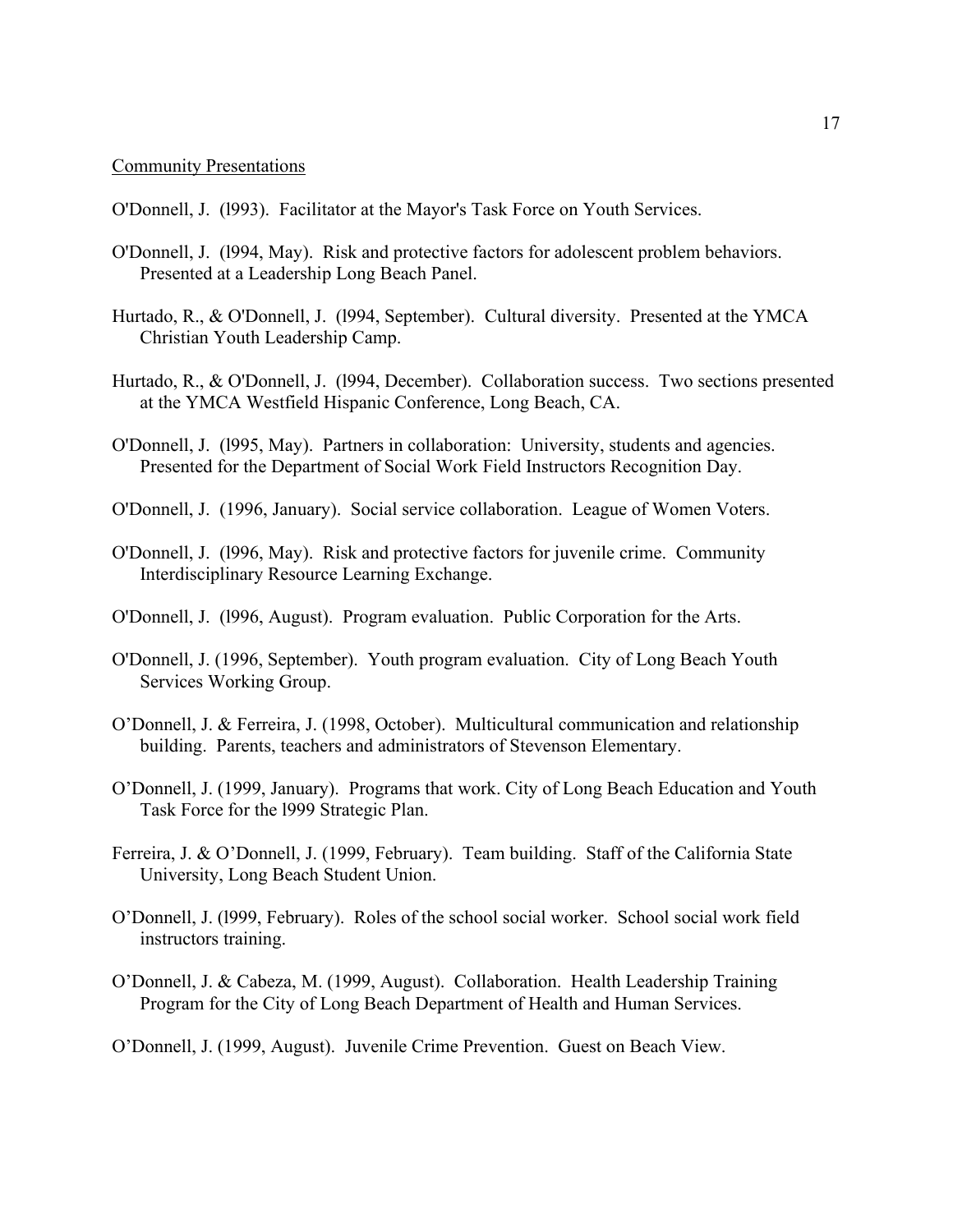- O'Donnell, J. (2000, October). Developer and facilitator of the city-wide planning conference, CORAL: Developing Partnerships and Visioning Futures.
- Oliver, J. & O'Donnell, J. (2000, December). Professional identity in a host setting. PPS Instructors Workshop.
- O'Donnell, J. (2002, May). Programs at their best: The search for excellence. CORAL Statewide Conference, Asilomar, CA.
- O'Donnell, J. (2003, June). Overview of special education. Harbor regional center.
- O'Donnell, J (2004, December). Stevenson-YMCA community school practices and outcomes. Stevenson Teacher and Staff meeting.
- O'Donnell, J. (2005, January). School social work and resiliency. California Association of School Social Workers—Los Angeles Region.
- O'Donnell, J. & Cabeza, Bob. (2005, April). Collaboration and team building. Long Beach City-wide CORAL retreat.
- O'Donnell, J. & Zobler, M. (2006, April). Collaboration and skills for working together. Stevenson-YMCA Community School.
- O'Donnell, J. & Kono, C. (2007, March). The Stevenson-YMCA community school: Improving schools through family and community partnerships. California Association of School Social Workers—Los Angeles Region.
- O'Donnell, J. (2007, May). Resiliency in children and youth. End Abuse Now.
- O'Donnell, J. & Cabeza, R. (2008, May). Collaboration: Who said it was easy? Los Angeles Unified School District Local District 7 Pupil Services and Attendance Counselors.
- O'Donnell, J. (2008, December). Evaluating technical assistance to afterschool programs. California After School Technical Assistance (CASTA) Project.
- O'Donnell, J. (2008, December; 2009, January). Training on curriculum development. YMCA of Greater Long Beach Community Development Branch.
- O'Donnell, J. (2009, February). Evaluating family involvement programs. YMCA of the USA Family Strengthening Program funded by the Annie Casey Foundation.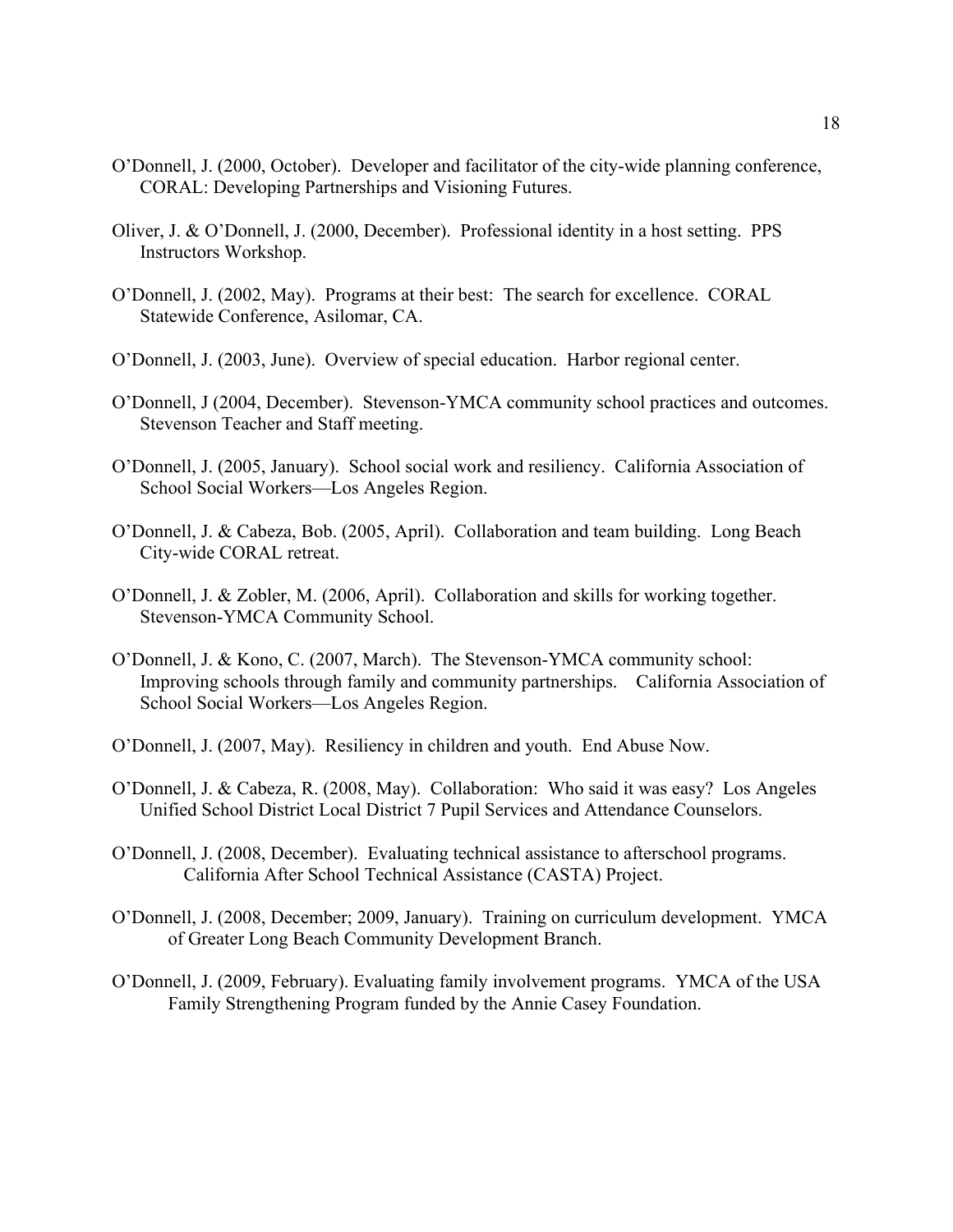- O'Donnell, J. (2010, November). Developing community schools. Presentation to coalition of city officials, school principals, and non-profit managers in Artesia, CA.
- O'Donnell, J. (2010, November). Evaluation outcomes of community schools. Presentation to Stevenson-YMCA Community School and Think Together professionals and parents.
- O'Donnell, J. (2010, December). Social work and community projects. Interview on local CNN affiliate.
- O'Donnell, J. (2014, March). Evaluating youth institute replication sites. Youth Institute National Conference in Cambria, California
- O'Donnell, J. (2014, April). Evaluating community-based technology programs for youth. Los Vegas Collaboration Committee in Los Vegas, Nevada.
- O'Donnell, J. (2014, April). Evaluation findings of Long Beach Y high school and middle schools youth institutes. Y-USA Site Visit.
- O'Donnell, J. & Cabeza, R. (2016, September). Full-service community schools. California Department of Education Site Visit at Jenny Oropeza Elementary School.
- O'Donnell, J. (2017, December). Evaluating the Y of Greater Long Beach FSCS project: A comprehensive approach. U. S. Department of Education FSCS Preconference.
- Brady A., O'Donnell J., Goins R., Scott, S. & Young, M. (2019, November) Data storytelling: Communicating impact to stakeholders.2019 Promise Neighborhoods National Network Conference.
- Eldrige, M., O'Donnell J., Piven C., Queen M., Ramsey, T & Wilson, T. (2019, November). Braiding federal funding sources for comprehensive services. 2019 Promise Neighborhoods National Network Conference.

Community Activities

| 1992 - 1995 | Member of Collaborative Governing Committee and Project Evaluator for                                                                            |
|-------------|--------------------------------------------------------------------------------------------------------------------------------------------------|
| 1992 - 1995 | Board of Managers at the Buffum-Downtown YMCA                                                                                                    |
| 1993 - 1995 | Provided training on non-verbal communication, assertive discipline and<br>coordinated college exposure trips for low-income elementary and high |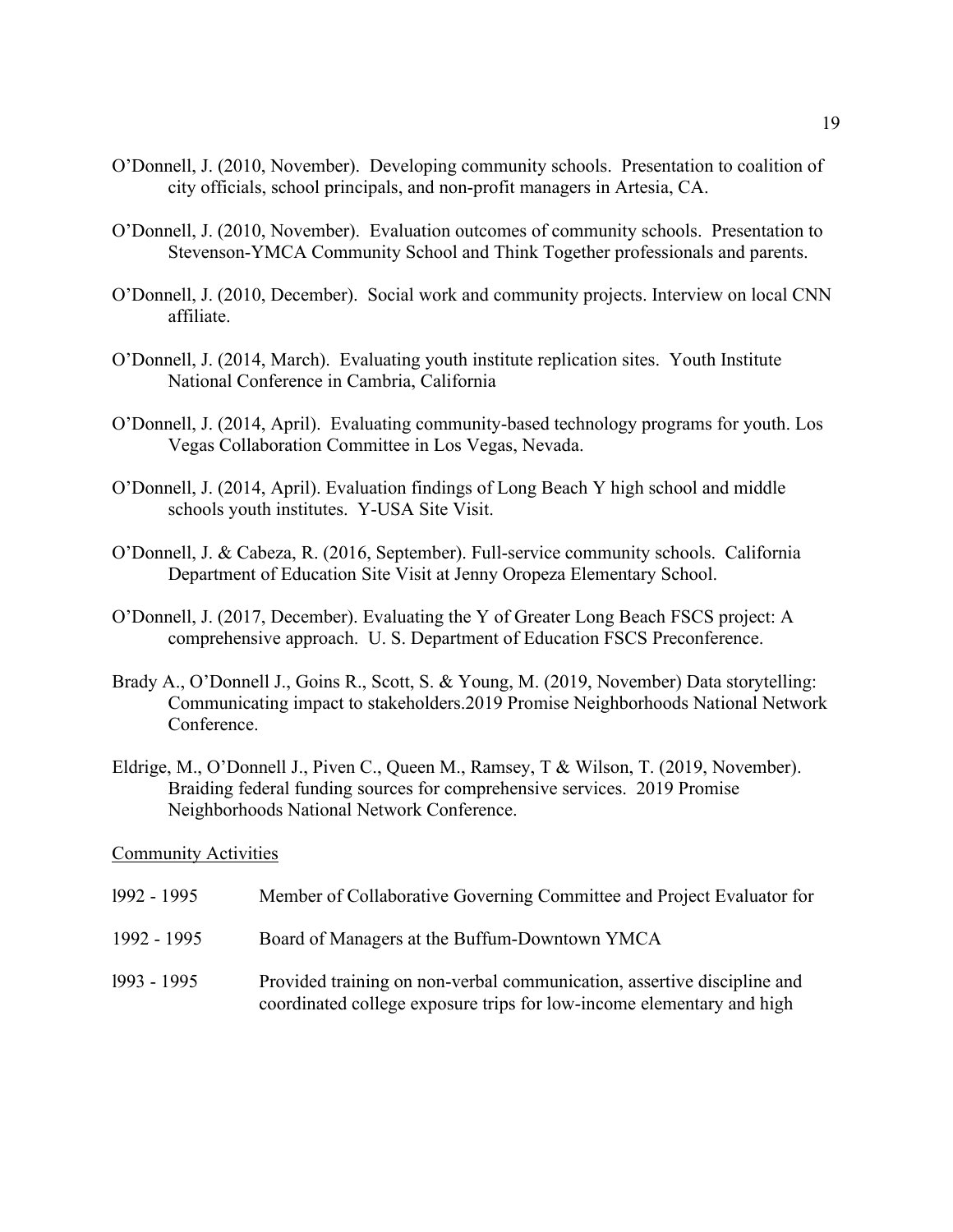| 1995 - 2000      | Program developer, consultant, trainer and member of<br>Community Oversight Council for the Juvenile Crime Prevention Program.                                          |
|------------------|-------------------------------------------------------------------------------------------------------------------------------------------------------------------------|
| 1997 - 2009      | Member of the Advisory Board to the Stevenson-YMCA Community<br><b>Schools Project</b>                                                                                  |
| 1997             | Guided the development and hosted a "Day in the Life of 90813" photo<br>exhibit at the Long Beach Museum of Art which drew 250 participants.                            |
| 1997-1998        | Organized the "Community Schools Pancake Breakfast" at Stevenson<br>Elementary which drew approximately 300 participants.                                               |
| 1997             | Selected, by the State of California Office of Child Abuse, as a state-wide<br>trainer on collaboration for all 12 sites of their juvenile crime prevention<br>program. |
| 1998             | Developed a weekend retreat training on team building and cultural diversity<br>for 118 JCPP agency staff and community residents and their families.                   |
| 1998             | Organized a day-long campus visit for 122 low-income families.                                                                                                          |
| 1999             | Developed and implemented a twelve-week leadership course for low-<br>income residents in downtown Long Beach.                                                          |
| 2000             | Trained parents and staff to do program observations on CORAL sites for a<br>program evaluation.                                                                        |
| 2001-2003        | Organized campus visits for low-income high school students.                                                                                                            |
| $2001 - 2003$    | Advisory Board for the CORAL Intersession Site.                                                                                                                         |
| 2000-2004        | Member, Community Oversight Council for the CORAL Project                                                                                                               |
| $2003 - 2008$    | Member, California Association of School Social Work Educators (Chair,<br>$2005 - 2006$                                                                                 |
| $2004 - 2006$    | Chair, CORAL Program Committee                                                                                                                                          |
| $2005$ – present | Chair, California Association of School Social Workers, LA-Region;<br>Conference Chair 2007, 2014                                                                       |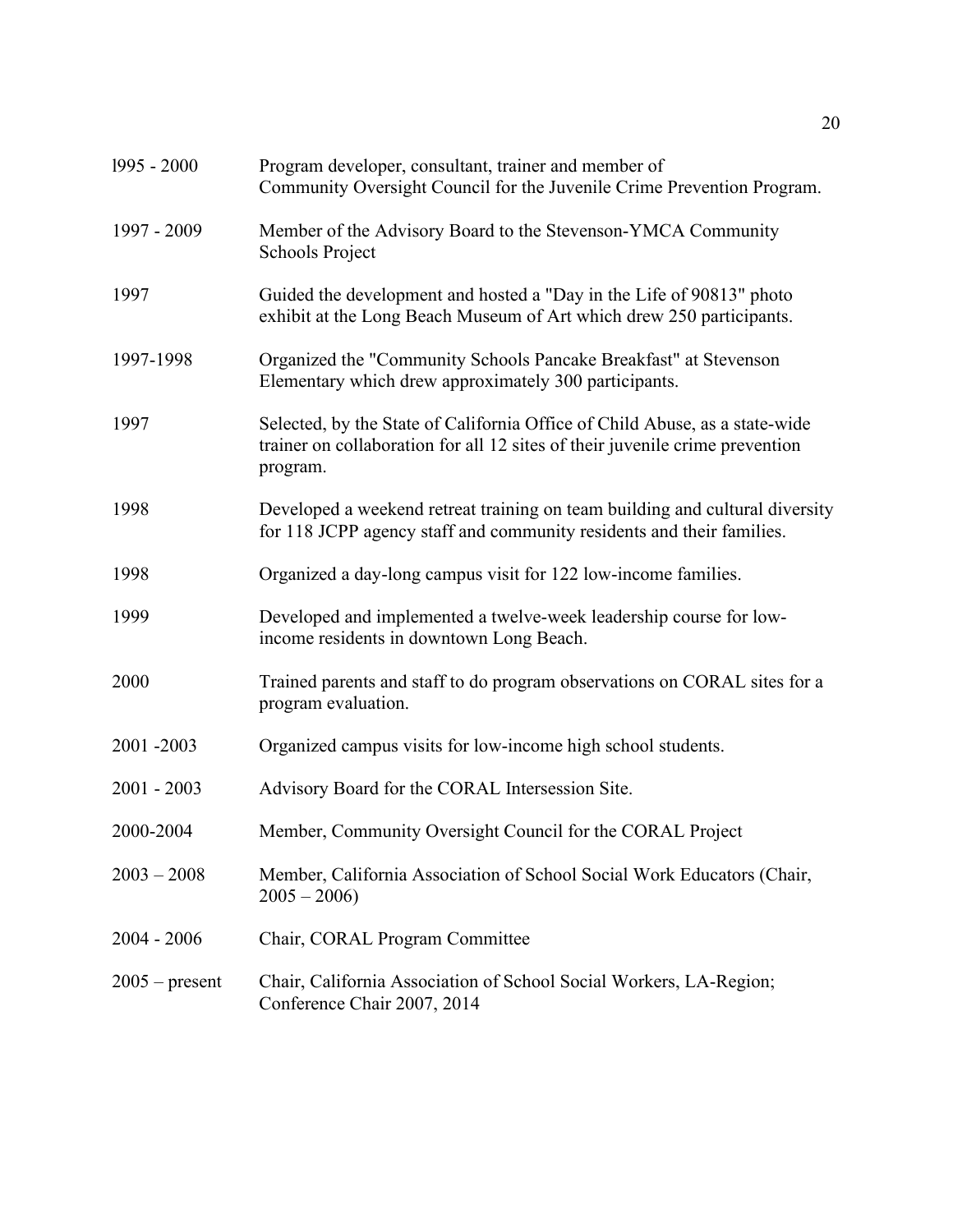| $2008 - 2011$ | Chair, YMCA Community Development Branch Wine Tasting Fund-raising<br>Events (raised $$11,000$ ) |
|---------------|--------------------------------------------------------------------------------------------------|
| $2008 - 2011$ | Secretary, California Association of School Social Workers                                       |
| 2010          | Organized two school-based community resources fairs for over 600 people                         |
| $2011 - 2014$ | Student Affairs and PPSC Program Liaison, California Association of School<br>Social Workers.    |

# Honors

J. C. Penney Long Beach/South Bay Volunteer of the Year. (l993, November).

Downtown Long Beach YMCA Volunteer of the Year Award. (l994, January).

Partnership Award from Stevenson Elementary School. (1994, May).

Long Beach Community Partnership Honor Roll Collaboration Award. (l995, October).

YMCA of Greater Long Beach Board Resolution. (l995, October).

The Earl B. and Loraine H. Miller Foundation Community Workshop (l997, August).

Performance Salary Step Increase (1997, 1998, 1999).

Course Materials selected for inclusion in the Council on Social Work Education's publication, Teaching School Social Work: Model Course Outlines and Resources

CSULB Sabbatical Award (2000, Spring).

YMCA of Greater Long Beach Recognition for tremendous contributions and service to the children and families of Long Beach (2001, November).

Office of City Council, First District Certificate of Recognition (2005, November).

Office of City Council, First District Certificate of Appreciation. (2006, August).

Phi Alpha Honor Society (2009, May).

California State University, Long Beach Community Service Award (2009, May).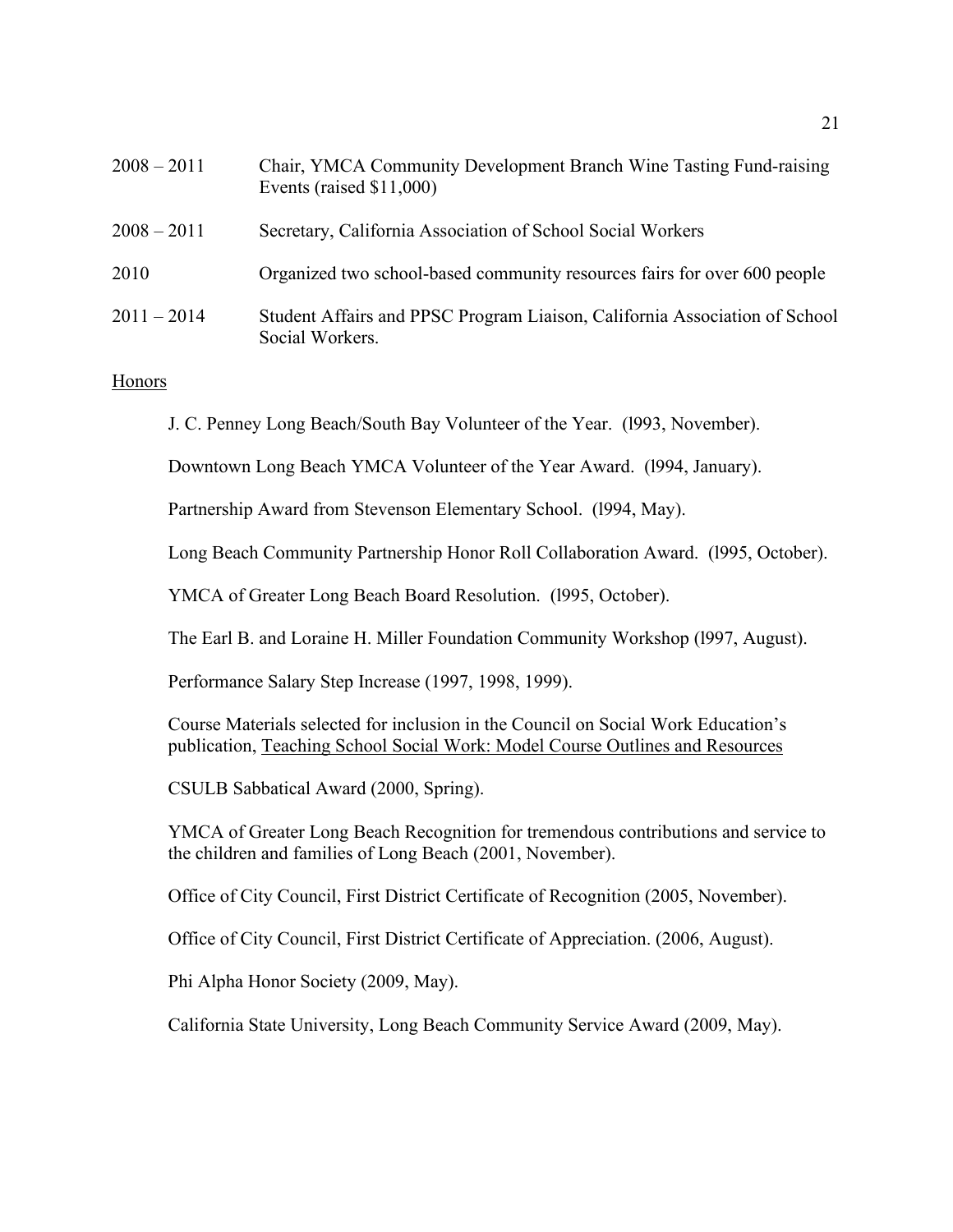California State Assembly Certificate of Recognition (2009). California State Senate Certificate of Recognition (2009). CSULB Sabbatical Award, (2014, Spring). CSULB RSCA Award (2015, Fall, 2016, Spring). CSULB RSCA Award (2017, Fall). **University and Community Service Activities**

### Membership on Faculty Committees

Chair, School of Social Work Strategic Planning Committee (2011 – present). Chair, School of Social Work Research Task Force (2012 – 2014, member 2014 - present Department Representative, Faculty Council of the College of Liberal Arts l995 - l997. Chair or Co-Chair, School of Social Work Research Sequence Committee 2015 - present Member, School of Social Work Practice Sequence Committee 1994 – present. Member, School Advisory Committee to the Director 1997-1998. 2010 – 20`2. Member, Pupil Personnel Credential Advisory Board member 1998 - present Co-Chair, Committee for the Evaluation of Part-time Lectures 1998-1999. Member, School of Social Work Curriculum Committee 1998-1999, 2003 – present). Chair, School of Social Work Personnel Committee 2001-2003, 2006 – 2014. Member, College of Health and Human Services RTP Committee 2001 - 2003. Consultant, School of Social Work Post-Master's PPS Program 2000-present Member, School of Social Work RTP Committee 2003-2006, 2009 - 2011.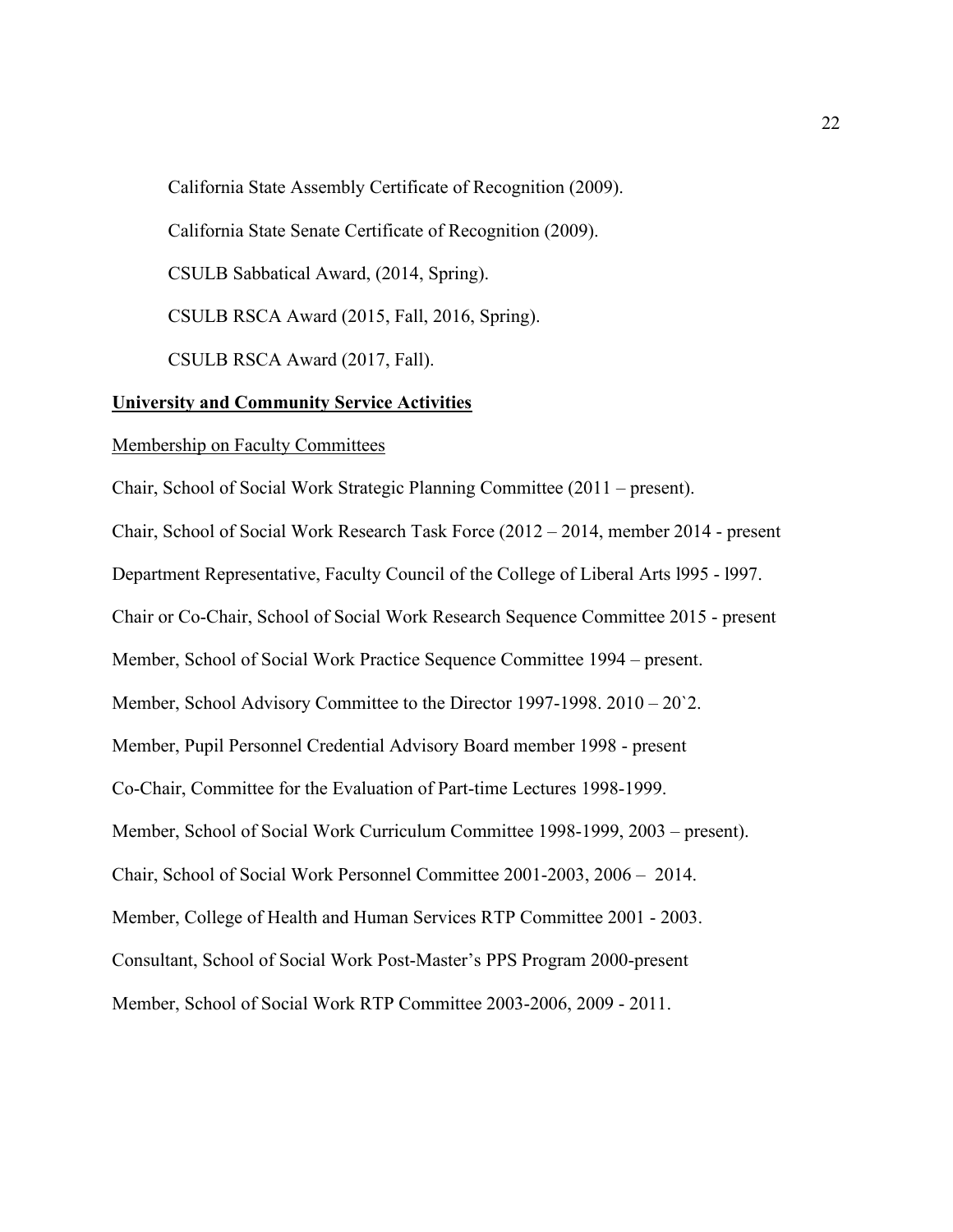Member, School of Social Work Alumni Committee (2005 – 2007).

Faculty Mentor, School of Social Work Program for the Promotion of Research and Scholarship (2008 - 2009)

Chair, School of Social Work Director Search Committee 2009 – 2011.

Keynote Speaker, Alpha Zeta Chapter of Phi Alpha Honor Society (2009, May).

Panel Facilitator, Fourth Annual Social Work Alumni Recognition Awards (2011, March).

Member, Executive Advisory Committee to the Interim Director, 2011.

# Community Presentations

O'Donnell, J. (l993). Facilitator at the Mayor's Task Force on Youth Services.

- O'Donnell, J. (l994, May). Risk and protective factors for adolescent problem behaviors. Presented at a Leadership Long Beach Panel.
- Hurtado, R., & O'Donnell, J. (l994, September). Cultural diversity. Presented at the YMCA Christian Youth Leadership Camp.
- Hurtado, R., & O'Donnell, J. (l994, December). Collaboration success. Two sections presented at the YMCA Westfield Hispanic Conference, Long Beach, CA.
- O'Donnell, J. (l995, May). Partners in collaboration: University, students and agencies. Presented for the Department of Social Work Field Instructors Recognition Day.
- O'Donnell, J. (1996, January). Social service collaboration. League of Women Voters.
- O'Donnell, J. (l996, May). Risk and protective factors for juvenile crime. Community Interdisciplinary Resource Learning Exchange.
- O'Donnell, J. (l996, August). Program evaluation. Public Corporation for the Arts.
- O'Donnell, J. (1996, September). Youth program evaluation. City of Long Beach Youth Services Working Group.
- O'Donnell, J. & Ferreira, J. (1998, October). Multicultural communication and relationship building. Parents, teachers and administrators of Stevenson Elementary.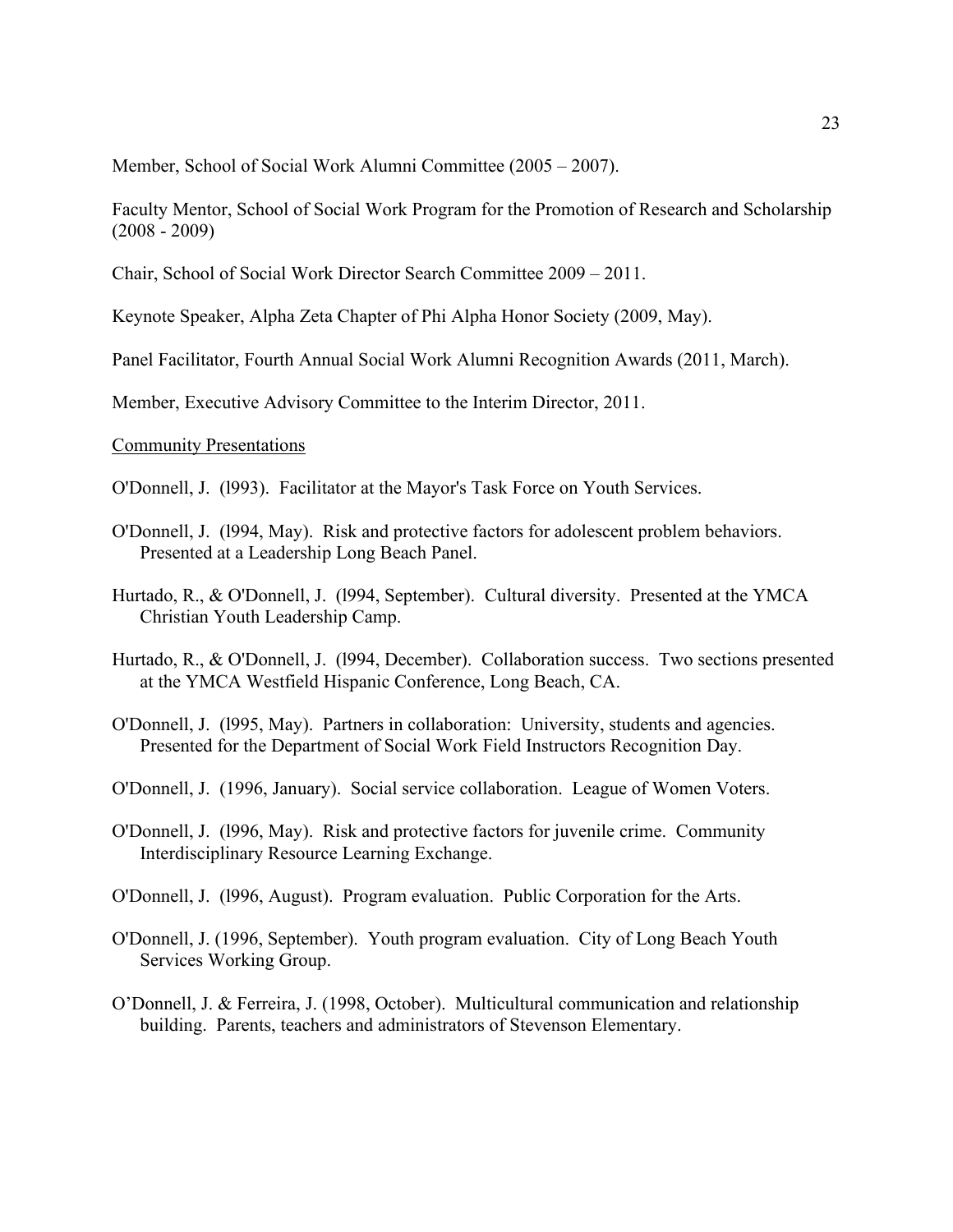- O'Donnell, J. (1999, January). Programs that work. City of Long Beach Education and Youth Task Force for the l999 Strategic Plan.
- Ferreira, J. & O'Donnell, J. (1999, February). Team building. Staff of the California State University, Long Beach Student Union.
- O'Donnell, J. (l999, February). Roles of the school social worker. School social work field instructors training.
- O'Donnell, J. & Cabeza, M. (1999, August). Collaboration. Health Leadership Training Program for the City of Long Beach Department of Health and Human Services.
- O'Donnell, J. (1999, August). Juvenile Crime Prevention. Guest on Beach View.
- O'Donnell, J. (2000, October). Developer and facilitator of the city-wide planning conference, CORAL: Developing Partnerships and Visioning Futures.
- Oliver, J. & O'Donnell, J. (2000, December). Professional identity in a host setting. PPS Instructors Workshop.
- O'Donnell, J. (2002, May). Programs at their best: The search for excellence. CORAL Statewide Conference, Asilomar, CA.
- O'Donnell, J. (2003, June). Overview of special education. Harbor regional center.
- O'Donnell, J (2004, December). Stevenson-YMCA community school practices and outcomes. Stevenson Teacher and Staff meeting.
- O'Donnell, J. (2005, January). School social work and resiliency. California Association of School Social Workers—Los Angeles Region.
- O'Donnell, J. & Cabeza, Bob. (2005, April). Collaboration and team building. Long Beach City-wide CORAL retreat.
- O'Donnell, J. & Zobler, M. (2006, April). Collaboration and skills for working together. Stevenson-YMCA Community School.
- O'Donnell, J. & Kono, C. (2007, March). The Stevenson-YMCA community school: Improving schools through family and community partnerships. California Association of School Social Workers—Los Angeles Region.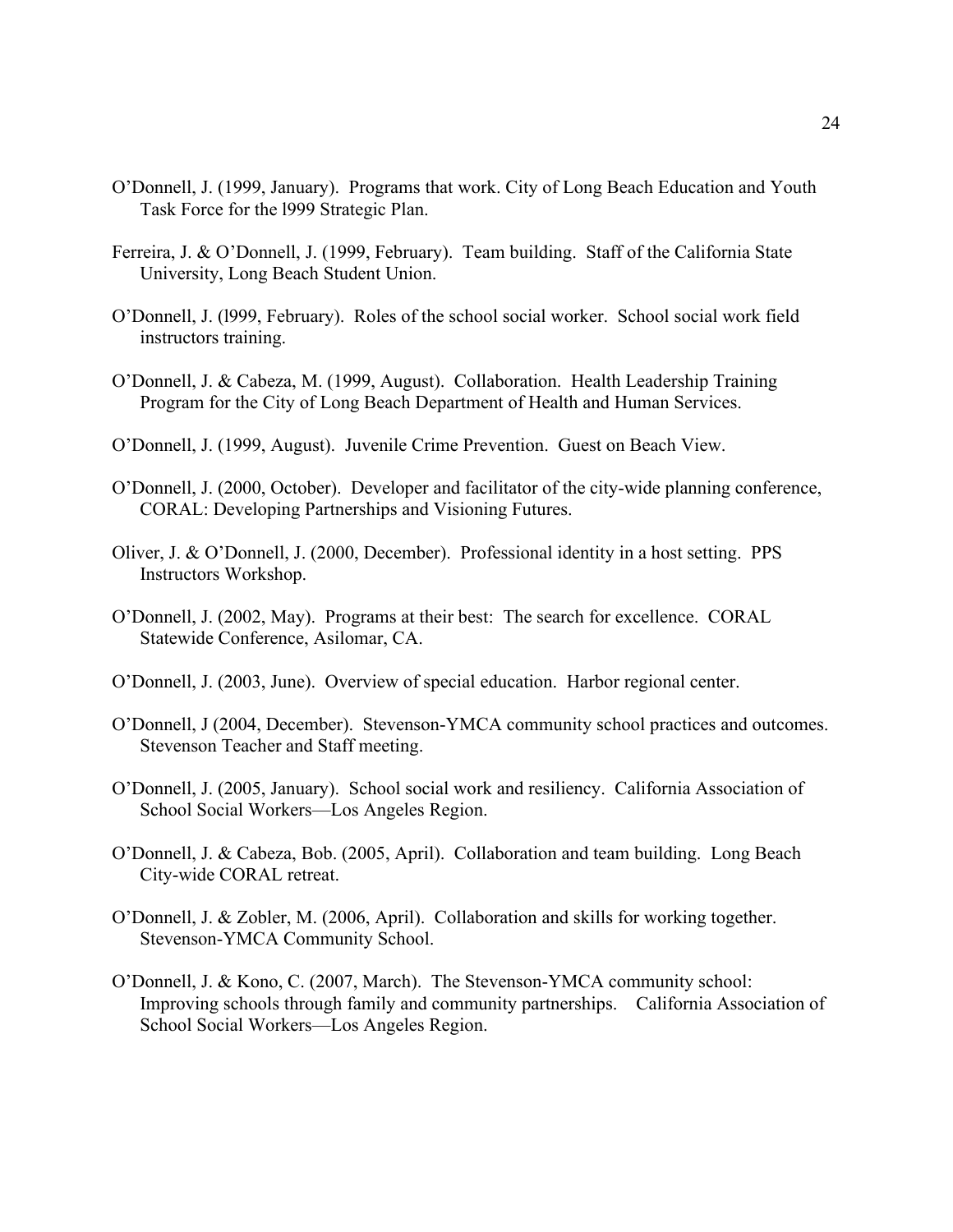O'Donnell, J. (2007, May). Resiliency in children and youth. End Abuse Now.

- O'Donnell, J. & Cabeza, R. (2008, May). Collaboration: Who said it was easy? Los Angeles Unified School District Local District 7 Pupil Services and Attendance Counselors.
- O'Donnell, J. (2008, December). Evaluating technical assistance to afterschool programs. California After School Technical Assistance (CASTA) Project.
- O'Donnell, J. (2008, December; 2009, January). Training on curriculum development. YMCA of Greater Long Beach Community Development Branch.
- O'Donnell, J. (2009, February). Evaluating family involvement programs. YMCA of the USA Family Strengthening Program funded by the Annie Casey Foundation.
- O'Donnell, J. (2010, November). Developing community schools. Presentation to coalition of city officials, school principals, and non-profit managers in Artesia, CA.
- O'Donnell, J. (2010, November). Evaluation outcomes of community schools. Presentation to Stevenson-YMCA Community School and Think Together professionals and parents.
- O'Donnell, J. (2010, December). Social work and community projects. Interview on local CNN affiliate.
- O'Donnell, J. (2014, March). Evaluating youth institute replication sites. Youth Institute National Conference in Cambria, California
- O'Donnell, J. (2014, April). Evaluating community-based technology programs for youth. Los Vegas Collaboration Committee in Los Vegas, Nevada.
- O'Donnell, J. (2014, April). Evaluation findings of Long Beach Y high school and middle schools youth institutes. Y-USA Site Visit.
- O'Donnell, J. & Cabeza, R. (2016, September). Full-service community schools. California Department of Education Site Visit at Jenny Oropeza Elementary School.

#### Community Activities

| $1992 - 1995$ : | Member of Collaborative Governing Committee and Project Evaluator for |
|-----------------|-----------------------------------------------------------------------|
| $1992 - 1995$ : | Board of Managers at the Buffum-Downtown YMCA                         |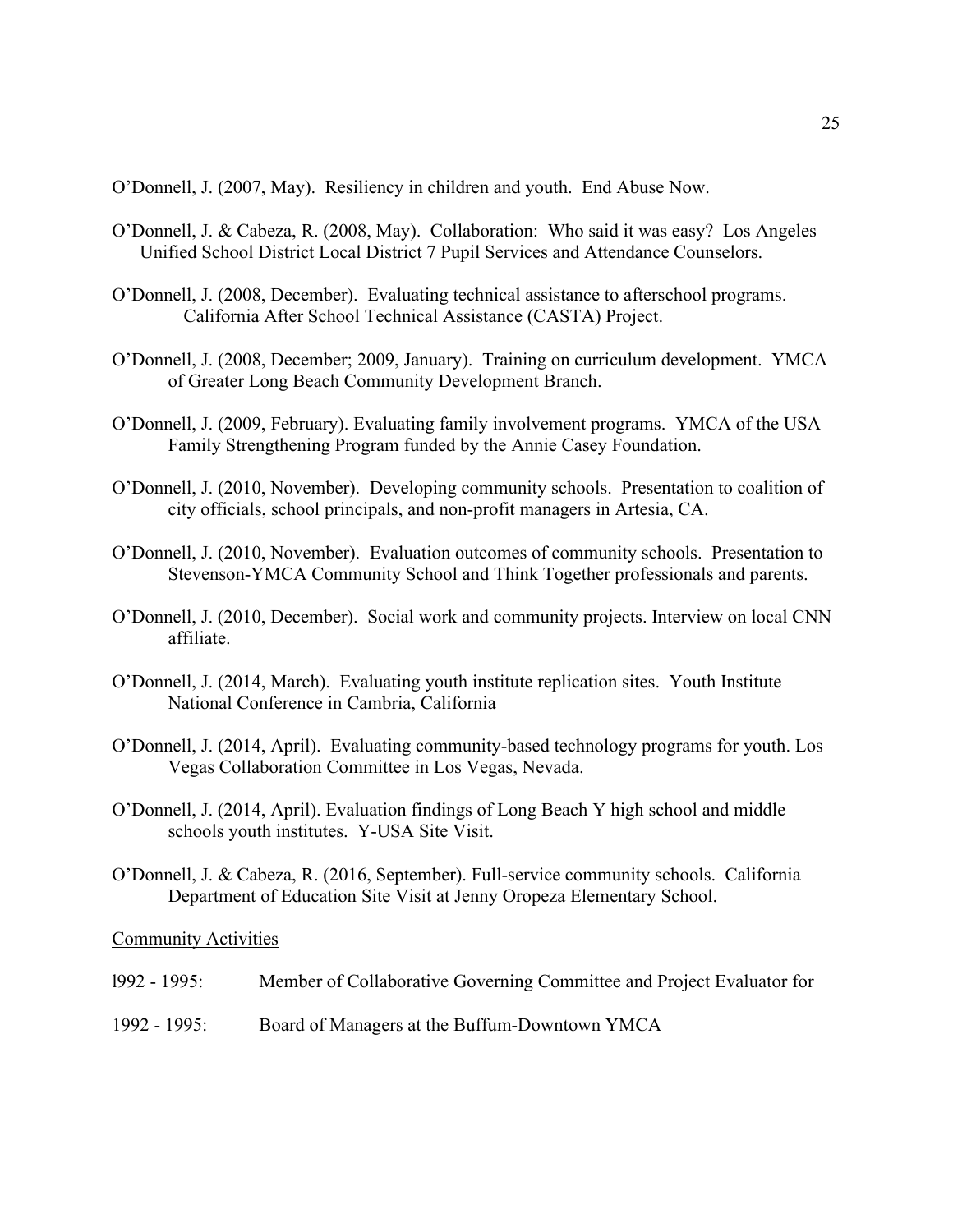| 1993:<br>1993 - 1995: | Provided training on non-verbal communication, assertive discipline and<br>coordinated college exposure trips for low-income elementary and high                        |
|-----------------------|-------------------------------------------------------------------------------------------------------------------------------------------------------------------------|
| $1995 - 2000$ :       | Program developer, consultant, trainer and member of<br>Community Oversight Council for the Juvenile Crime Prevention Program.                                          |
| 1997 - 2009           | Member of the Advisory Board to the Stevenson-YMCA Community<br><b>Schools Project</b>                                                                                  |
| 1997:                 | Guided the development and hosted a "Day in the Life of 90813" photo                                                                                                    |
| 1997-1998             | Organized and participated in the "Community Schools Pancake Breakfast"<br>at Stevenson Elementary which drew approximately 300 participants.                           |
| 1997:                 | Selected, by the State of California Office of Child Abuse, as a state-wide<br>trainer on collaboration for all 12 sites of their juvenile crime prevention<br>program. |
| 1998:                 | Developed a weekend retreat training on team building and cultural diversity<br>for 118 JCPP agency staff and community residents and their families.                   |
| 1998:                 | Organized a day-long campus visit for 122 low-income families.                                                                                                          |
| 1999:                 | Developed and implemented a twelve-week leadership course for low-<br>income residents in downtown Long Beach.                                                          |
| 2000                  | Trained parents and staff to do program observations on CORAL sites for a<br>written program evaluation.                                                                |
| 2001 - 2003           | Organized campus visits for low-income high school students.                                                                                                            |
| $2001 - 2003$         | Advisory Board for the CORAL Intersession Site.                                                                                                                         |
| 2000-2004             | Member, Community Oversight Council for the CORAL Project                                                                                                               |
| $2003$ – present      | Member, California Association of School Social Work Educators (Chair,<br>$2005 - 2006$                                                                                 |
| 2004-2006             | Chair, CORAL Program Committee                                                                                                                                          |
| $2005$ – present      | Chair, California Association of School Social Workers, LA-Region;                                                                                                      |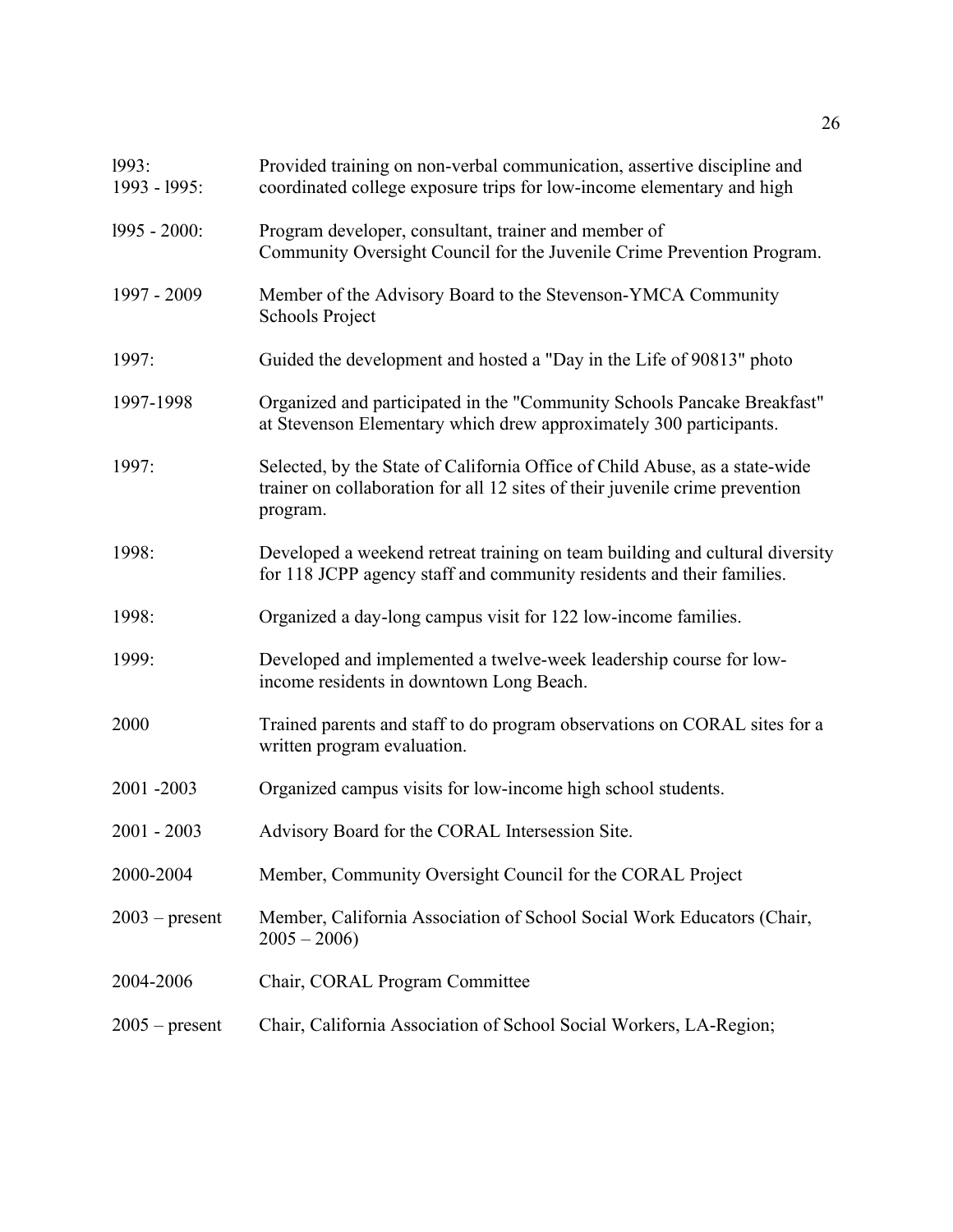# Conference Chair 2007

| $2008 - 2011$    | Chair, YMCA Community Development Branch Wine Tasting Fund-rasing<br>Events                                                                    |
|------------------|------------------------------------------------------------------------------------------------------------------------------------------------|
| $2008 - 2011$    | Secretary, California Association of School Social Workers                                                                                     |
| 2010             | Organized two school-based community resources fairs for over 600 people                                                                       |
| $2011$ – present | Student Affairs and PPSC Program Liaison, California Association of School<br>Social Workers.                                                  |
| 2012             | Organized the Family and Community Conference which provided training<br>for 250 low-income parents and children from four elementary schools. |

### Honors

J. C. Penney Long Beach/South Bay Volunteer of the Year. (l993, November).

Downtown Long Beach YMCA Volunteer of the Year Award. (l994, January).

Partnership Award from Stevenson Elementary School. (1994, May).

Long Beach Community Partnership Honor Roll Collaboration Award. (l995, October).

YMCA of Greater Long Beach Board Resolution. (l995, October).

The Earl B. and Loraine H. Miller Foundation Community Workshop (l997, August).

Performance Salary Step Increase (1997, 1998, 1999).

Course Materials selected for inclusion in the Council on Social Work Education's publication, Teaching School Social Work: Model Course Outlines and Resources

YMCA of Greater Long Beach Recognition for tremendous contributions and service to the children and families of Long Beach (2001, November).

Office of City Council, First District Certificate of Recognition (2005, November).

Office of City Council, First District Certificate of Appreciation. (2006, August).